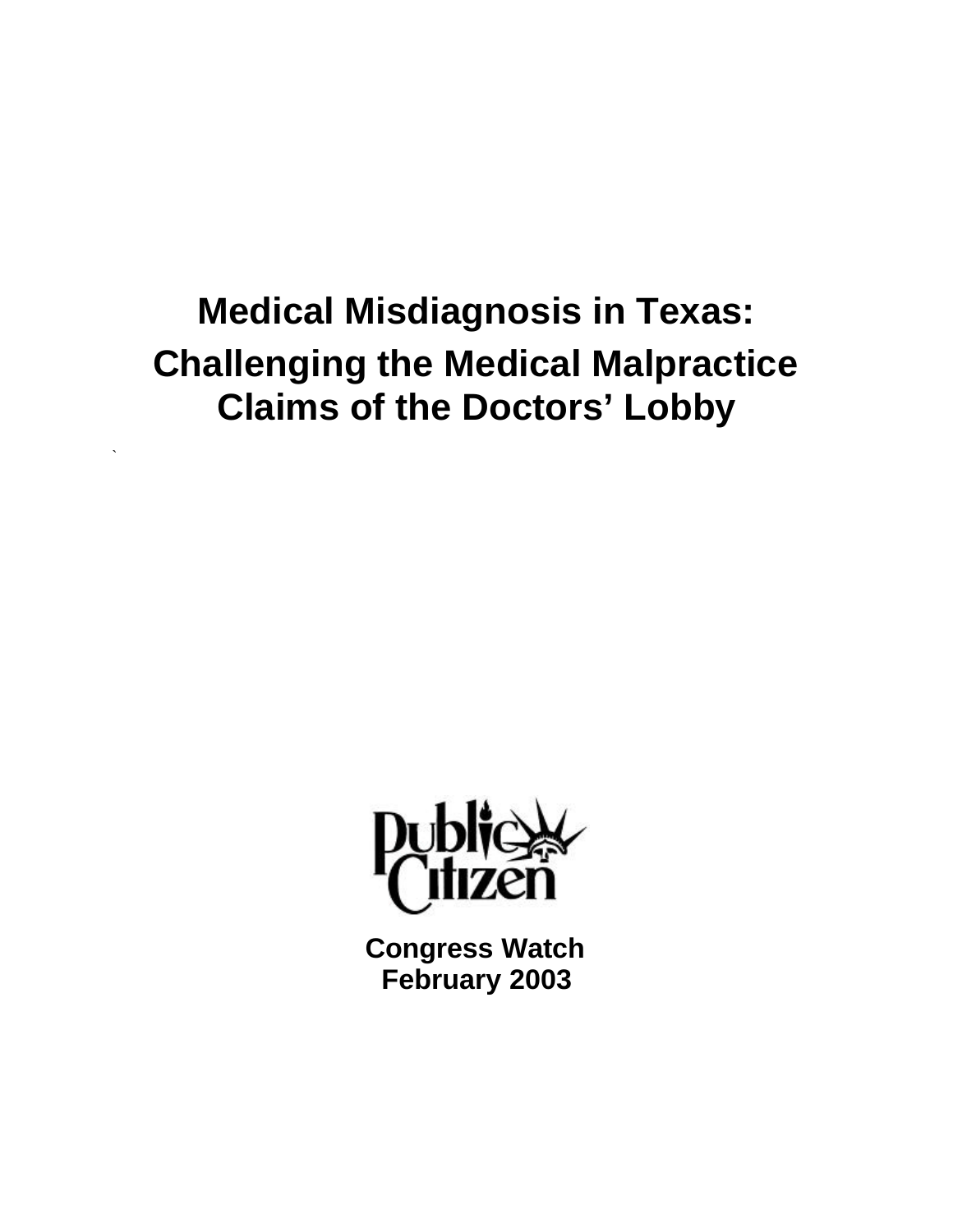### **Acknowledgments**

The principal authors of "Medical Misdiagnosis in Texas: Challenging the Medical Malpractice Claims of the Doctors' Lobby" were Public Citizen's Congress Watch Director Frank Clemente, Legislative Counsel Jackson Williams and Research Director Neal Pattison. Significant research contributions were made by Civil Justice Fellow Gretchen Denk, Legislative Assistant Rebecca Romo, Senior Researcher Andrew Benore and Research Consultant Luke Warren.

### **About Public Citizen**

Public Citizen is a 125,000 member non-profit organization based in Washington, D.C., with nearly 4,000 members in Texas. We represent consumer interests through lobbying, litigation, research and public education. Founded by Ralph Nader in 1971, Public Citizen fights for consumer rights in the marketplace, safe and affordable health care, campaign finance reform, fair trade, clean and safe energy sources, and corporate and government accountability. Public Citizen has five divisions and is active in every public forum: Congress, the courts, governmental agencies and the media. Congress Watch is one of the five divisions.



**Public Citizen's Congress Watch 215 Pennsylvania Ave. S.E. Washington, D.C. 20003 P: 202-546-4996 F: 202-547-7392** www.citizen.org

©2003 Public Citizen. All rights reserved.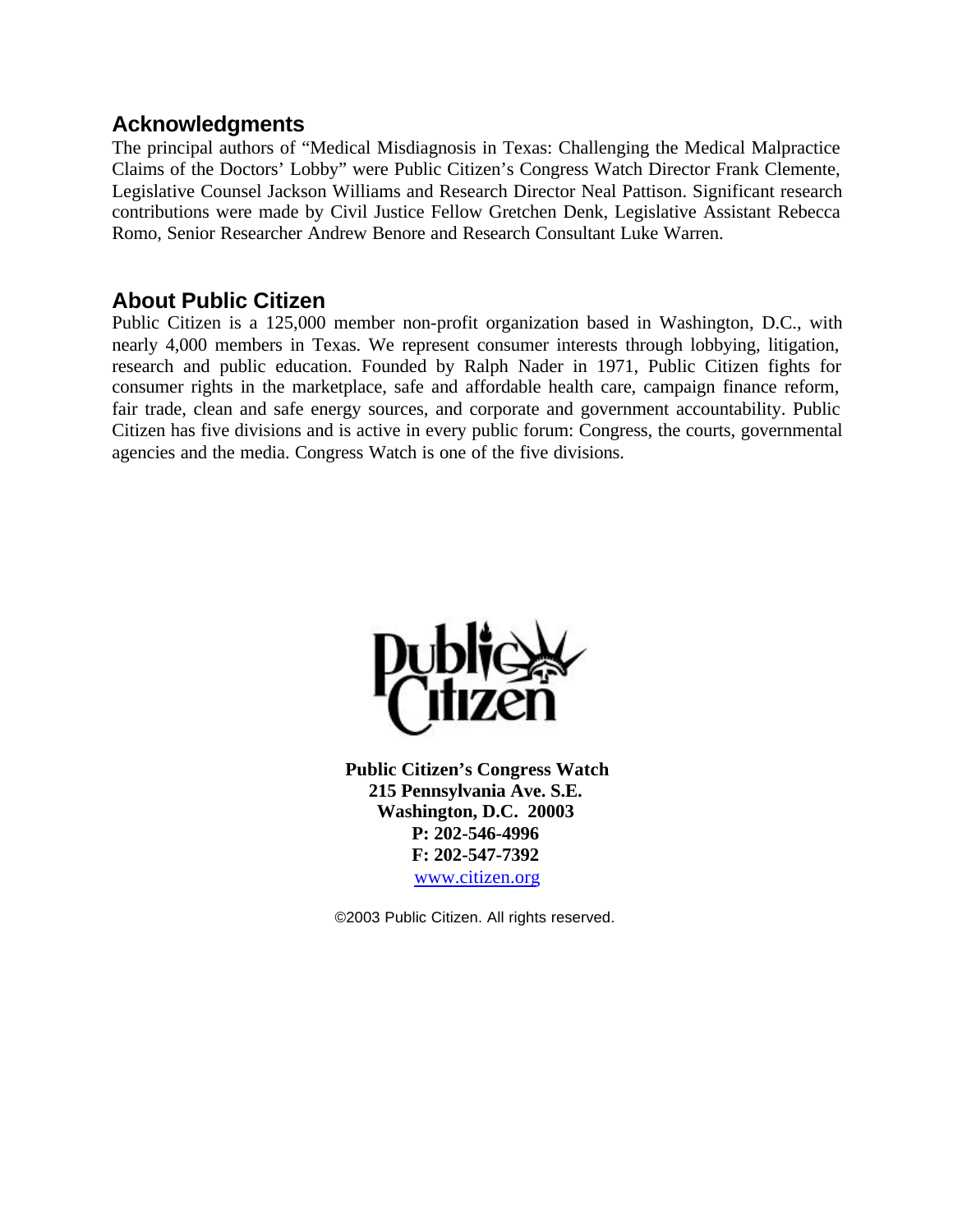## **Medical Misdiagnosis in Texas: Challenging the Medical Malpractice Claims of the Doctors' Lobby**

### **Table of Contents**

| Introduction: Misleading the Public to Escape Responsibility for Negligence 5       |  |
|-------------------------------------------------------------------------------------|--|
| The Costs of Medical Malpractice to Texas Patients & Consumers vs. Texas Doctors  6 |  |
|                                                                                     |  |
|                                                                                     |  |
|                                                                                     |  |
| Repeat Offender Doctors Are Responsible for Half of Medical Malpractice  8          |  |
| Figure 3: Number of Medical Malpractice Payments by Texas Doctors 1990 - 2002 8     |  |
|                                                                                     |  |
|                                                                                     |  |
|                                                                                     |  |
|                                                                                     |  |
| Medical Liability Premium Spike Is Caused by the Insurance Cycle and                |  |
|                                                                                     |  |
| Insurance Companies and Their Lobbyists Admit Caps on Damages Won't Lower           |  |
| Rather than Facing "Runaway Litigation," Doctors Benefit from a Claims Gap 19       |  |
| Figure 5: Malpractice Claims Gap: Ratio of Medical Errors to Claims Filed 20        |  |
| Figure 6: Florida Malpractice Claims Gap: 1996-1999 Ratio of Medical Errors         |  |
|                                                                                     |  |
|                                                                                     |  |
|                                                                                     |  |
| Empirical Evidence Does not Confirm the Existence of "Defensive Medicine" - Patient |  |
|                                                                                     |  |
|                                                                                     |  |
|                                                                                     |  |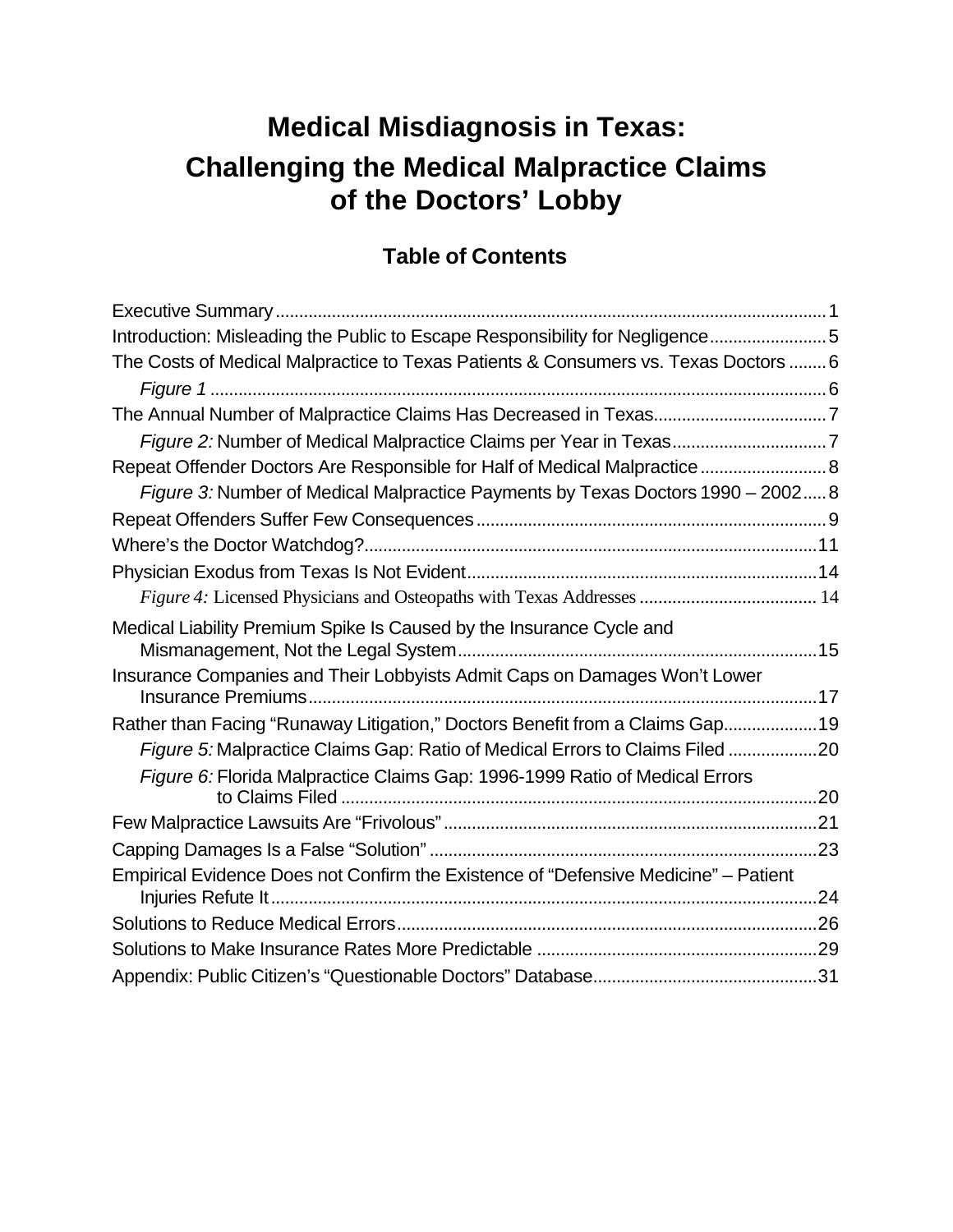## **Executive Summary**

The Texas Medical Association and its political allies have made a number of sensational allegations about what they call a malpractice "crisis." We agree that there is a *temporary* "crisis" and malpractice insurance premium costs have spiked over the last two years. But arguments that it has been caused by "frivolous malpractice claims," or "abusive" lawsuits by consumers have no basis in fact.

This Public Citizen study, which examined statistics from numerous government agencies and other reputable sources, has two principal findings:

- 1) The most significant, long-term malpractice "crisis" faced by Texans is the unreliable quality of medical care being delivered by a relatively small proportion of doctors – a problem that health-care providers have not adequately addressed. Taking away people's legal rights, as is proposed under a cap on non-economic damages, would only decrease deterrence and reduce the quality of care.
- 2) Any medical malpractice premium "crisis" in Texas, as in the rest of the country, is not a long-term problem nor has it been caused by the legal system. It is a short-term problem triggered by a brief spike in medical malpractice insurance rates for some physicians. This spike in rates is a result of the cyclical economics of the insurance industry and investment losses caused by the country's economic slowdown.

Highlights of this report include:

- **The cost of medical negligence to Texas patients and consumers is considerable, especially when measured against the cost of malpractice insurance to Texas doctors.** Extrapolating from Institute of Medicine (IOM) findings, we estimate that there are 3,260 to 7,261 preventable deaths in Texas each year that are due to medical errors. The costs resulting from preventable medical errors to Texas residents, families and communities are estimated at \$1.3 billion to \$2.2 billion each year. But the cost of medical malpractice insurance to Texas doctors is only \$421.2 million a year.
- **The total number of Texas malpractice claims has dropped for two consecutive years.** Over the past 10 years for which statistics are available from the State Board of Medical Examiners, Texas saw its greatest number of malpractice claims in 1993 – almost a decade ago. This number fluctuated in subsequent years, reaching its second highest point in 1999, but the number of claims decreased in both 2000 and 2001.
- **"Repeat offender" doctors are responsible for the bulk of malpractice payments.** According to the federal government's National Practitioner Data Bank, which covers malpractice judgments and settlements since September 1990, 6.5 percent of Texas doctors have made two or more malpractice payments to patients. These repeat offender doctors are responsible for 51.3 percent of all payments. Overall, they have paid out more than \$1 billion in damages. Even more disturbing, just 2.2 percent of Texas doctors (845), each of whom has paid three or more malpractice claims, are responsible for 24.9 percent of all payments.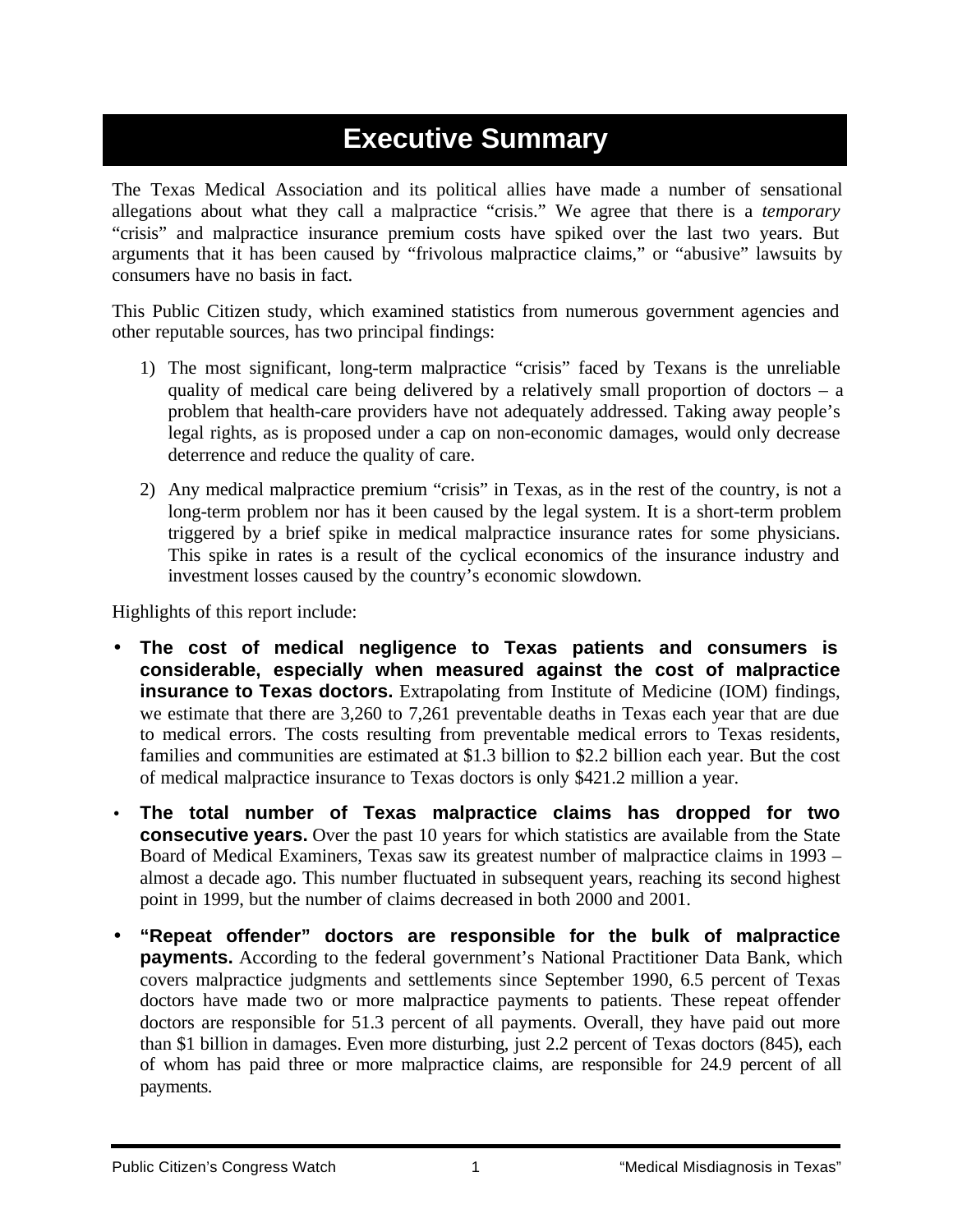- **Repeat offender doctors suffer few consequences in Texas.** The Texas state government and the state's health-care providers have done little to rein in those doctors who repeatedly commit negligence. According to the National Practitioner Data Bank and Public Citizen's analysis of NPDB data, disciplinary actions have been few and far between for Texas physicians. Only 15.5 percent of those doctors who made four or more malpractice payments have been disciplined by the Texas State Board of Medical Examiners. Only 25.4 percent of those doctors who made six or more malpractice payments were disciplined.
- **Where's the doctor watchdog?** Texas ranks 32<sup>nd</sup> among all 50 states and the District of Columbia when its diligence in taking disciplinary action against doctors is measured. The rate of serious actions by the Texas State Board of Medical Examiners in 2001 – 2.5 per 1,000 physicians – is barely one-quarter of the rate in Arizona, the top-ranked state with 10.5 serious actions per 1,000 physicians.
- **Texas provides incomplete reports about doctor mistakes and offenses.** The Texas State Board of Medical Examiners provides only limited information about doctors who have committed offenses or medical errors. This shortcoming is highlighted when the information it provides is compared with reports developed for Public Citizen's own website, www.questionabledoctors.org.
- **No exodus of physicians from Texas is evident.** Although the Texas Medical Association has circulated an unsubstantiated estimate that more than half of the state's doctors plan to quit practicing in response to rising malpractice premiums, official state statistics show that the number of doctors in Texas has been increasing steadily. Between 1997 and 2002, the number of physicians and osteopaths practicing in Texas increased from 31,459 to 37,188 – an increase of 18.2 percent.
- **The spike in medical liability premiums was caused by the insurance cycle, not by "skyrocketing" malpractice awards.** J. Robert Hunter, one of the country's most knowledgeable insurance actuaries and director of insurance for the Consumer Federation of America, recently analyzed the growth in medical liability premiums. He found that amounts charged for premiums do not track losses paid, but instead rise and fall in concert with the state of the economy. When the economy booms and investment returns are high, companies maintain premiums at modest levels; however, when the economy falters and interest rates fall, companies increase premiums.
- **Financial management problems at major insurers compounded Texas' malpractice worries.** Pressure on physicians' premiums intensified during 2001 and 2002 as the number of malpractice insurers in Texas dropped from 17 to four. In at least three noteworthy cases, the departing companies had severe cash-flow problems that went beyond their medical liability businesses.
- **Insurance companies and their lobbyists admit caps on damages won't lower malpractice premiums.** Caps on damages for pain and suffering will significantly lower awards paid to catastrophically injured patients. But because such truly severe cases comprise a small percentage of medical malpractice claims, and because the portion of the insurance premiums that pay for compensation is dwarfed by the portion that pays for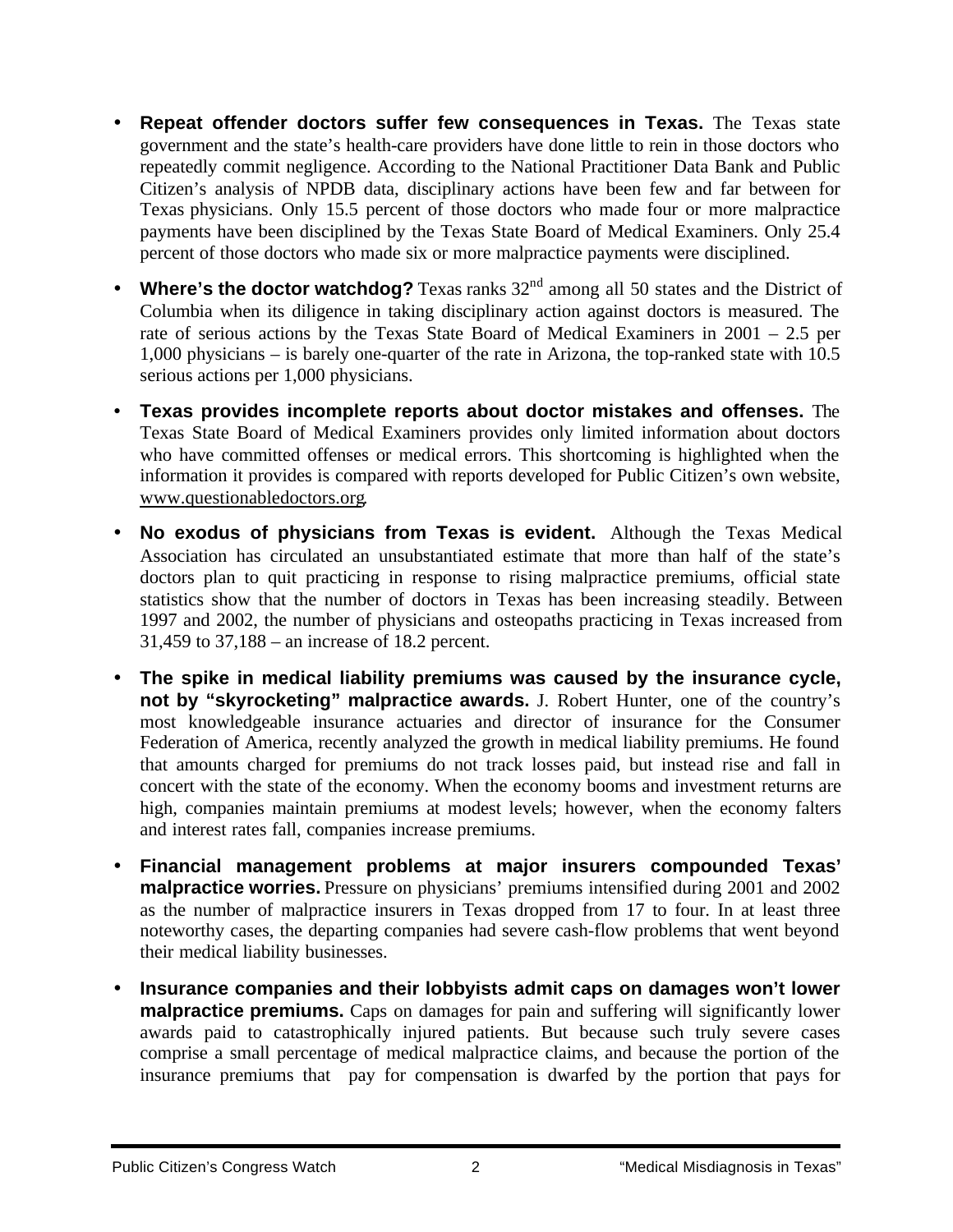defense lawyer fees, caps do not lead to lower premiums. Insurance companies and their lobbyists understand this, and have said so on numerous public occasions.

- **Rather than facing "runaway litigation," doctors benefit from a claims gap.** A landmark Harvard Medical Practice Study and other studies have found that only a small percentage of medical errors result in lawsuits. Twelve years ago, Harvard researchers found that only one in 7.6 preventable medical errors committed in hospitals resulted in a malpractice claim. Researchers replicating this study made similar findings in Utah and Colorado. From 1996 through 1999, Florida hospitals reported 19,885 incidents but only 3,177 medical malpractice claims. In other words, for every six medical errors only one claim is filed.
- **Malpractice insurance costs amount to only 3.2 percent of the average physician's revenues.** According to experts at the Medicare Payment Advisory Commission (MedPAC), liability insurance premiums make up just a tiny part of a physician's expenses and have increased by only 4.4 percent over the past year. The increase in this expense is noticeable primarily because of the decreases in reimbursements that doctors are receiving from HMOs and government health programs.
- **The small number of claims pursued to a defense verdict are not frivolous.** Researchers at the American Society of Anesthesiologists arranged for pairs of doctors to review 103 randomly selected medical negligence claims files. The doctors were asked to judge whether the anesthesiologist in question had acted reasonably and prudently. The doctors only agreed on the appropriateness of care in 62 percent of the cases; they disagreed in 38 percent of cases. The researchers concluded, "These observations indicate that neutral experts (the reviews were conducted in a situation that did not involve advocacy or financial compensation) commonly disagree in their assessments when using the accepted standard of reasonable and prudent care."
- **So-called "non-economic" damages are real and not awarded randomly.** "Noneconomic" damages aren't as easy to quantify as lost wages or medical bills, but they compensate the pain and suffering that accompany any loss of normal functions (e.g. blindness, paralysis, sexual dysfunction, lost bowel and bladder control) and inability to engage in daily activities or to pursue hobbies, such as hunting and fishing. This category also encompasses damages for disfigurement and loss of fertility. According to the PIAA, the average total payment between 1985 and 2001 for a "grave injury," which encompasses paralysis, was only \$454,454.
- **Capping damages hurts women the most.** Limiting medical malpractice awards for non-economic injury has a disproportionate impact on women. The largest part of economic damages in many tort claims is lost wages, and women earn on average less money than men. Second, the most significant effect of many medical injuries inflicted on women is harm to reproductive capacity, which does not entitle them to receive economic damages, according to a study by the director of the Insurance Law Center at the University of Connecticut School of Law.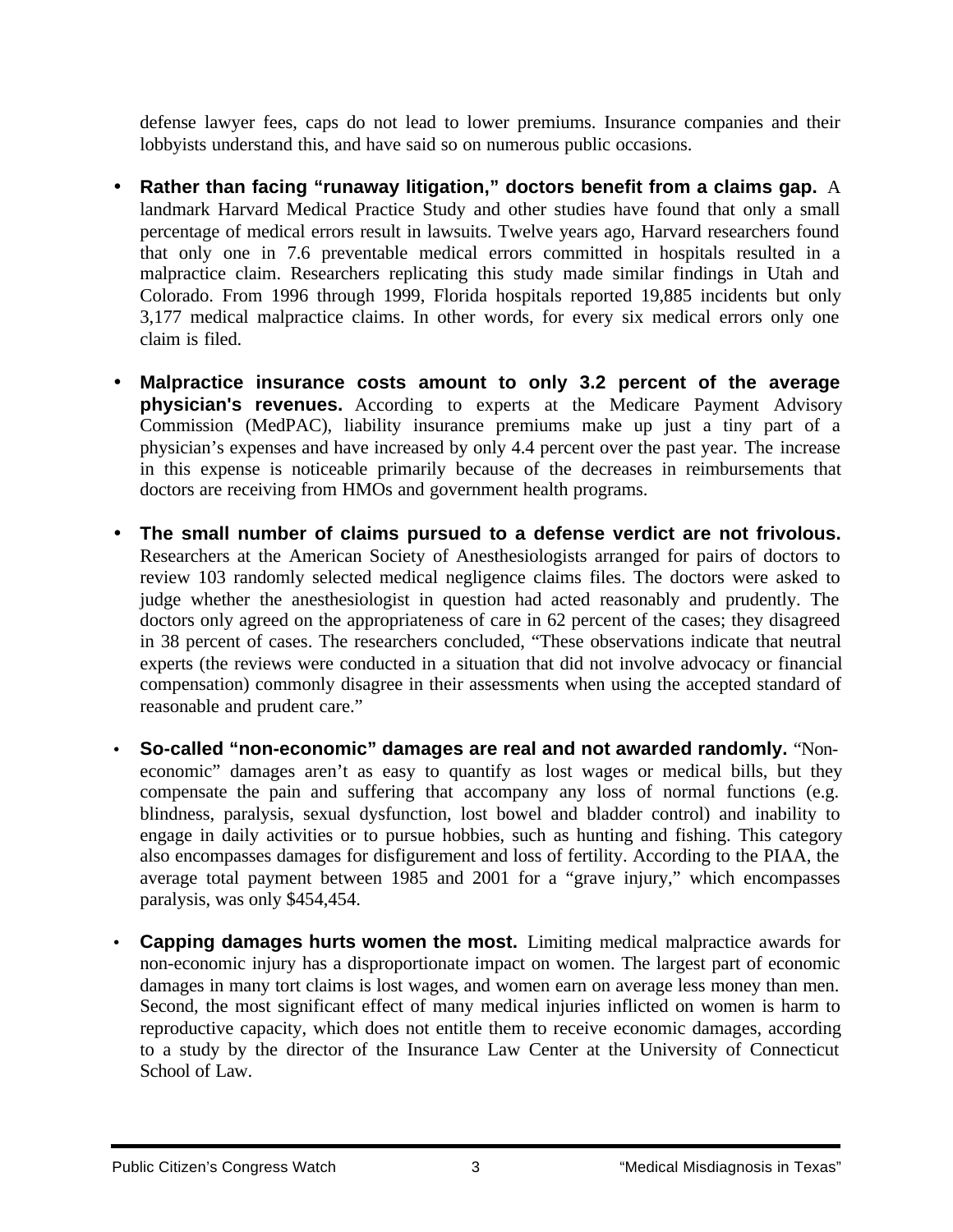- **No evidence supports the claim that jury verdicts are random "jackpots."** Studies conducted in California, Florida, North Carolina, New York and Ohio have found that jury verdicts bear a reasonable relationship to the severity of the harm suffered. In total the studies examined more than 3,500 medical malpractice jury verdicts and found a consistent relationship between the severity of the injury and the size of the verdict. Uniformly the authors concluded that their findings did not support the contention that jury verdicts are frequently unpredictable and irrational.
- **Empirical evidence does not confirm the existence of "defensive medicine" – and patient injuries refute it.** The Congressional Budget Office was asked to quantify the savings from reduced "defensive medicine" if Congress passed H.R. 4600. This bill, which passed the House in 2002, contained very stringent restrictions on a patient's ability to recover damages. CBO declined, saying that any such "estimates are speculative in nature, relying, for the most part, on surveys of physicians' responses to hypothetical clinical situations, and clinical studies of the effectiveness of certain intensive treatments. Compounding the uncertainty about the magnitude of spending for defensive medicine, there is little empirical evidence on the effect of medical malpractice tort controls on spending for defensive medicine and, more generally, on overall health-care spending. Using broader measures of spending, CBO's initial analysis could find no statistically significant connection between malpractice tort limits and overall health care spending." In addition, numerous studies continue to document preventable medical errors ranging from invasive procedures performed on the wrong patients, medication errors, misreading of test results and unsanitary conditions – all mistakes that any widespread practice of "defensive" medicine could have been expected to reduce.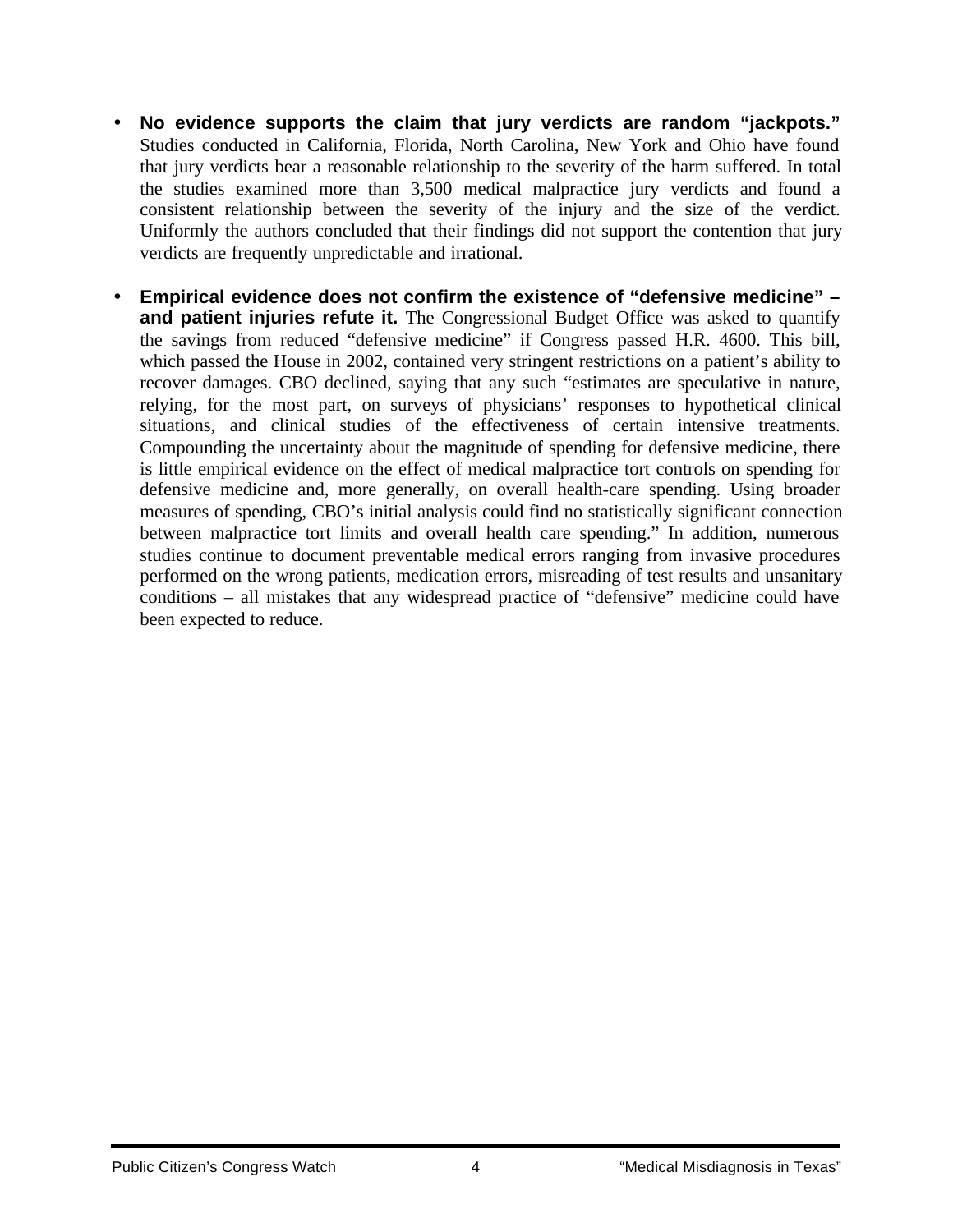## **Introduction: Misleading the Public to Escape Responsibility for Negligence**

There is no dispute that medical malpractice premium rates are rising in Texas and across the country, in some cases to a considerable degree. No one wants to see doctors forced to pay more to insure themselves against liability, even if they are surgeons earning \$500,000 a year.

For the past year, physicians in Texas have received assistance from political allies in pushing for legal changes that would restrict the rights of patients to receive compensation when they have suffered from medical malpractice. The campaign has included orchestrated protest rallies at county courthouses,<sup>1</sup> irresponsible predictions about the state's impending "medical meltdown,"<sup>2</sup> self-serving rhetoric about "frivolous" or "abusive" malpractice lawsuits,<sup>3</sup> and undocumented claims that hundreds of doctors are planning to abandon their practices.<sup>4</sup>

Last year, after Gov. Rick Perry vetoed insurance-related legislation supported by physicians, the Texas Medical Association supported his opponent in the general election.<sup>5</sup> This year, Perry has declared a malpractice "emergency" – a move that bestows top priority to the doctors' proposals during the Legislature's session.

Linking their efforts with Texas business lobbyists, who are pursuing a broad set of anticonsumer legal restrictions, physicians are advocating a \$250,000 "cap" on the amount an injured patient can receive for pain-and-suffering. <sup>6</sup> To give their campaign added muscle, the Texas Medical Association has hired a team of top-gun lobbyists – including the state's former Health and Human Services Commissioner, the former Insurance Commissioner, and the former Texas Secretary of State.<sup>7</sup>

This report shows that the spike in some medical malpractice premiums is an insurance industry pricing and profitability problem – not a litigation problem. This report also exposes the real long-term threats to quality health care in Texas: the frequency of medical mistakes, and the lack of practitioner oversight and discipline. And it provides suggestions for averting these problems in the future.

Rather than reducing the real threats that medical care poses to their patients, the doctors' lobby would prefer to shift the costs of injuries onto individuals, their families, voluntary organizations and taxpayers. This is unfortunate because doctors, patients and consumers should be allies on this issue – not be pitted against each other. Doctors should join with patients and consumers in working to reform the business practices of the insurance industry, rather than blaming the victims and their lawyers, and to better police the very small number of their profession who commit most of the state's malpractice.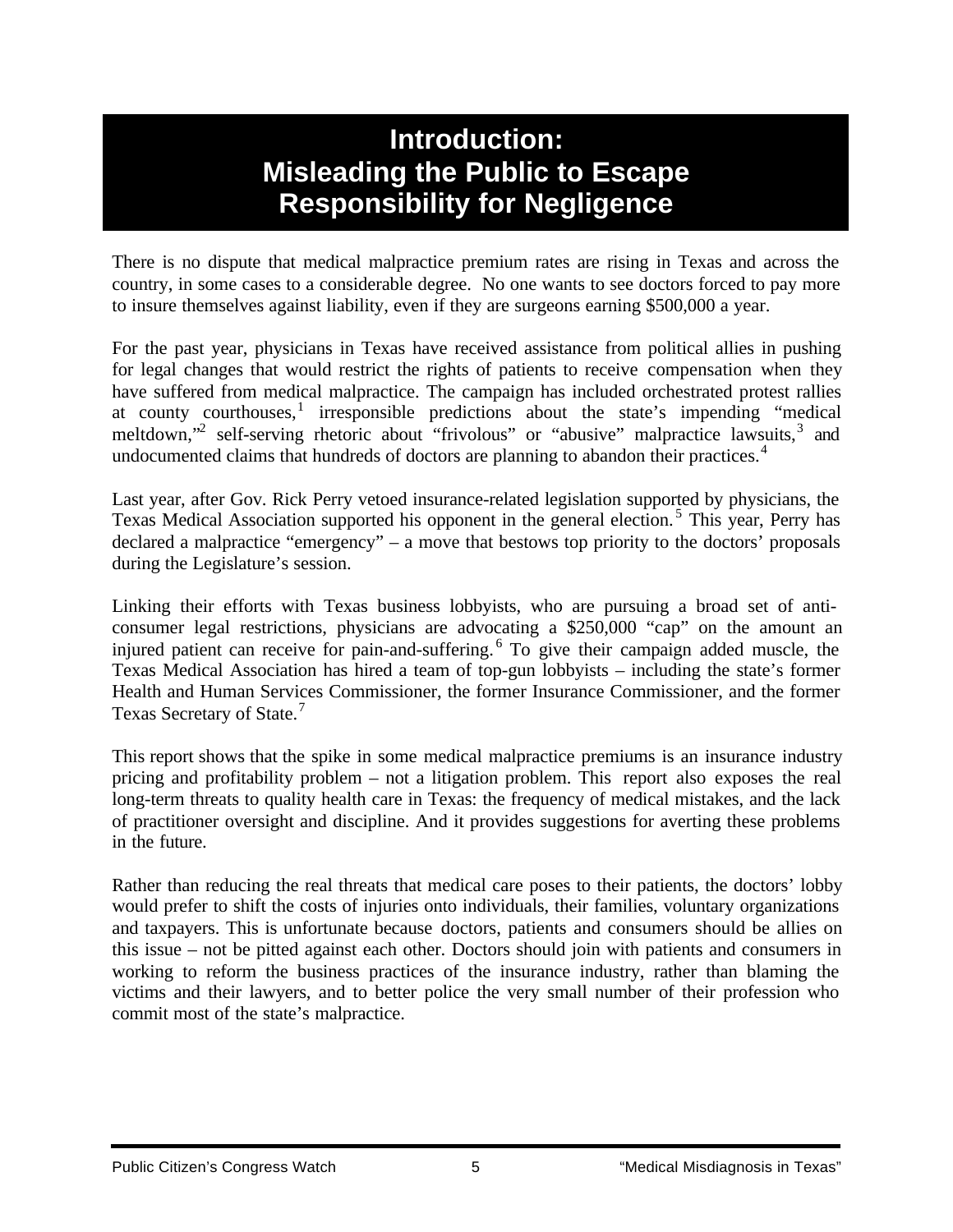## **The Costs of Medical Malpractice to Texas Patients & Consumers vs. Texas Doctors**

In 1999, the Institute of Medicine (IOM) estimated that from 44,000 to 98,000 Americans die in hospitals every year from *preventable* medical errors.<sup>8</sup> The IOM also estimated the costs to individuals, their families and society at large for these medical errors at \$17 billion to \$29 billion a year. These costs include disability and health-care costs, lost income, lost household production and the personal costs of care.

The true impact of medical malpractice in Texas should be measured by the cost to patients and consumers, not the premiums paid by doctors to their insurance companies. Extrapolating from the IOM findings, we estimate that there are 3,260 to 7,261 preventable deaths in Texas each year that are due to medical errors. The costs resulting from preventable medical errors to Texas residents, families and communities are estimated at \$1.3 billion to \$2.2 billion each year. But the cost of medical malpractice insurance to Texas doctors is \$421.2 million a year.<sup>9</sup> [See Figure 1]

### **Figure 1**

## **3,260 - 7,261**

### **Preventable Deaths Due to Medical Errors Each Year**

### **\$1.3 billion - \$2.2 billion**

### **Costs Resulting from Preventable Medical Errors Each Year**

### **\$421.2 million**

## **Cost of Texas Doctors' Annual Medical Malpractice Premiums**

Sources: Preventable deaths and costs are prorated based on population and based on estimates in To Err Is Human, Institute of Medicine, November 1999. Malpractice premiums are based on "Medical Malpractice Net Premium and Incurred Loss Summary," National Association of Insurance Commissioners, July 18, 2001.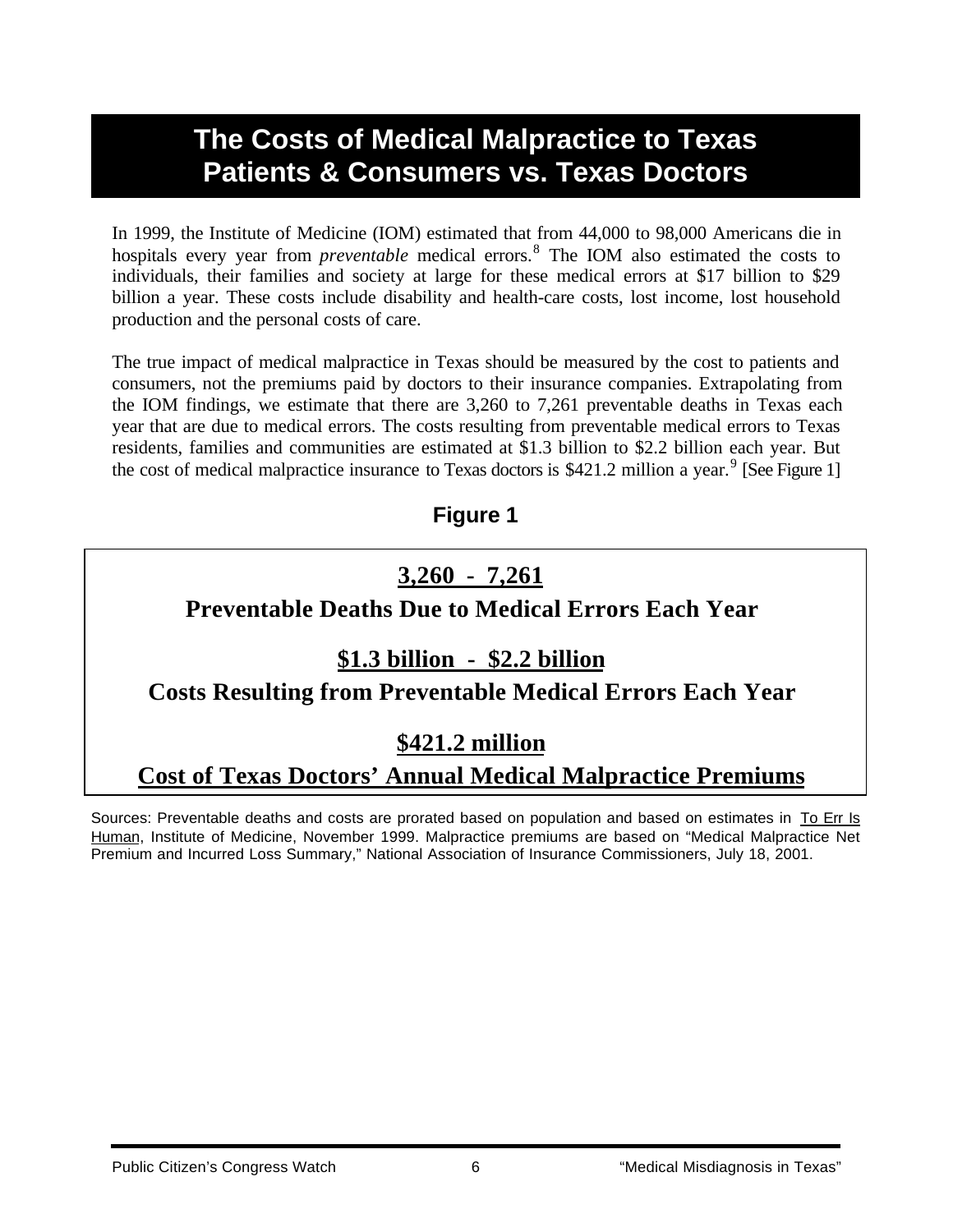## **The Annual Number of Malpractice Claims Has Decreased in Texas**

Medical and business leaders have quoted a claim by the American Medical Association that Texas is one of 12 states facing a so-called medical malpractice "crisis" characterized by an explosion of claims.<sup>10</sup> An examination of official state data, however, reveals a cycle in which the number of claims peaked three years ago and has decreased ever since.

- **The total number of Texas malpractice claims has dropped for two consecutive years**. Over the past 10 years for which statistics are available, Texas saw its greatest number of malpractice claims in 1993 – almost a decade ago. This number fluctuated in subsequent years, reaching its second highest point in 1999, but the number of claims decreased in both 2000 and  $2001$ .<sup>11</sup> [See Figure 2]
- **State's largest insurer already has reported a turnaround.** The Texas Medical Liability Trust (TMLT), the state's largest medical malpractice insurer, reported to the Department of Insurance that despite losses in 2000 and the first half of 2001, it had made money in the third quarter of 2001, the last quarter for which it could provide statistics.<sup>12</sup>

### **Figure 2**

### **Number of Medical Malpractice Claims per Year in Texas**

| Year                                                                                          | 1992   1993   1994   1995   1996   1997   1998 |  |  | 1999 2000 | 2001 |
|-----------------------------------------------------------------------------------------------|------------------------------------------------|--|--|-----------|------|
| <b>Claims</b>   5,483   5,916   4,641   5,407   3,532   3,314   4,596   5,715   4,884   4,083 |                                                |  |  |           |      |

Source: Professional Liability Statistics, Texas State Board of Medical Examiners. This comparison cites the greatest number of claims listed for each given year, according to the Texas State Board of Medical Examiners' Professional Liability Statistics for 1993-2002. Annual totals fluctuate over the long-term as inactive claims are removed and claims for some years are filed after the fact.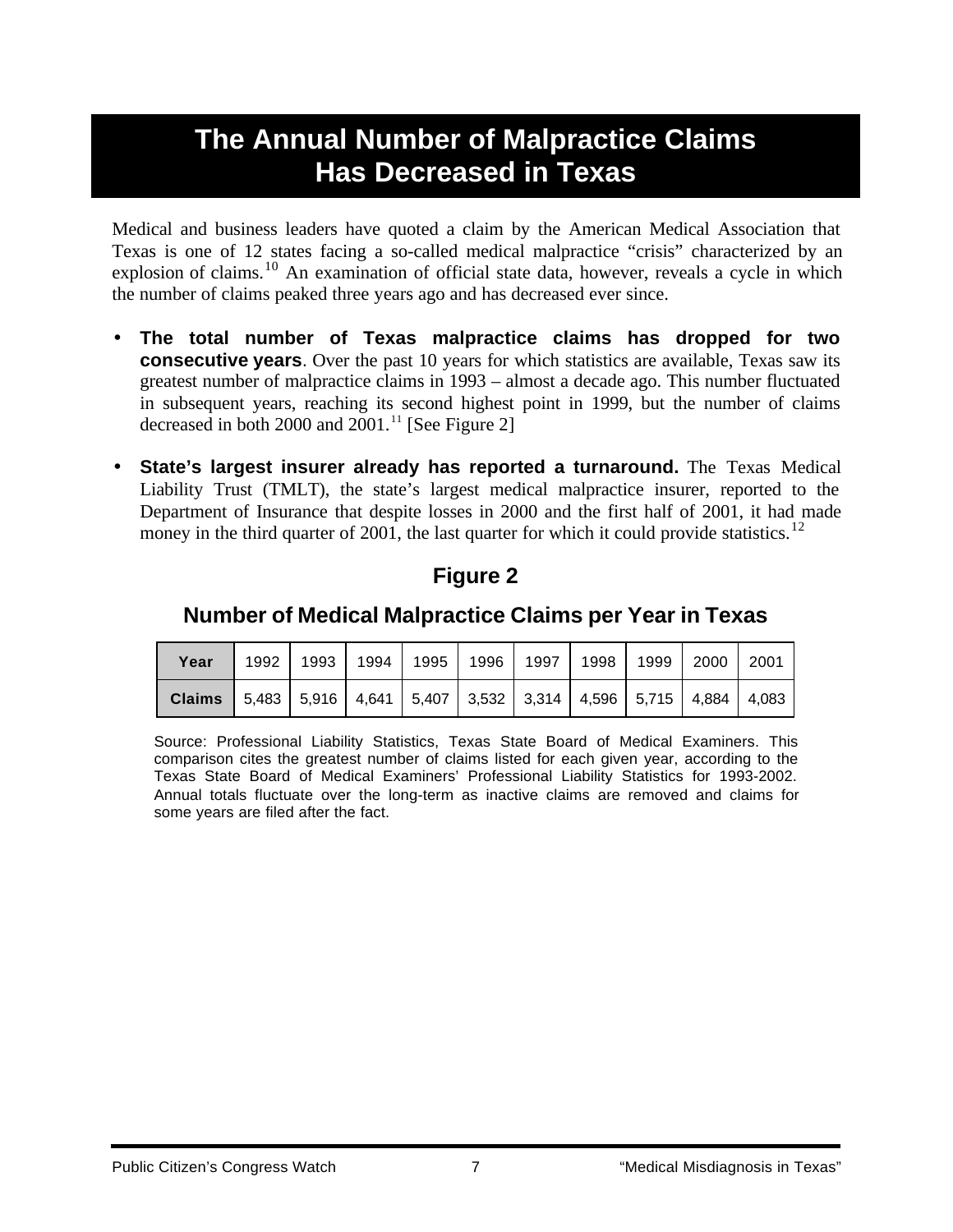## **Repeat Offender Doctors Are Responsible for Half of Medical Malpractice**

The insurance and medical community has argued that medical liability litigation constitutes a giant "lottery," in which lawsuits are purely random events bearing no relationship to the care given by a physician. If the tort system is a lottery, it is clearly a rigged one, because some numbers come up more often than others. A small percentage of doctors have attracted multiple claims, and it is these doctors who are responsible for much of the malpractice in Texas.

• According to the federal government's National Practitioner Data Bank, which covers malpractice judgments and settlements since September 1990, 6.5 percent of Texas' doctors have made two or more malpractice payments to patients.<sup>13</sup> These repeat offender doctors are responsible for 51.3 percent of all payments. Overall, they have paid out more than \$1 billion in damages. Even more disturbing, just 2.2 percent of Texas' doctors (845), each of whom has paid three or more malpractice claims, are responsible for 24.9 percent of all payments. [See Figure 3]

### **Figure 3**

### **Number of Medical Malpractice Payments by Texas Doctors 1990 – 2002**

| <b>Number of</b><br><b>Payment</b><br><b>Reports</b> | <b>Number</b><br>of Doctors<br>that Made<br><b>Payments</b> | <b>Percent/Total</b><br><b>Doctors</b><br>(38, 352) | <b>Total Number</b><br>of Payments | <b>Total Amount</b><br>of Payments | <b>Percent of</b><br><b>Total Number</b><br>of Payments |  |
|------------------------------------------------------|-------------------------------------------------------------|-----------------------------------------------------|------------------------------------|------------------------------------|---------------------------------------------------------|--|
| All                                                  | 8,641                                                       | 22.5%                                               | 12,628                             | \$2,228,312,200                    | 100.0%                                                  |  |
|                                                      | 6,131                                                       | 16.0%                                               | 6,131                              | \$1,129,559,700                    | 48.6%                                                   |  |
| 2 or More                                            | 2,510                                                       | 6.5%                                                | 6,497                              | 1,098,752,500                      | 51.3%                                                   |  |
| 3 or More                                            | 845                                                         | 2.2%                                                | 3,167                              | 499,569,550                        | 24.9%                                                   |  |
| 4 or More                                            | 322                                                         | 0.8%                                                | 1,598                              | 243,297,300                        | 12.7%                                                   |  |
| 5 or More                                            | 132                                                         | 0.3%                                                | 838                                | 119,406,300                        | 6.6%                                                    |  |

Source: National Practitioner Data Bank Annual Reports, Sept. 1, 1990-Sept. 30, 2002. (For these calculations, Public Citizen employs American Medical Association statistics from 1995, midway through the time period, for the total of non-federal, licensed doctors in Texas.)<sup>14</sup>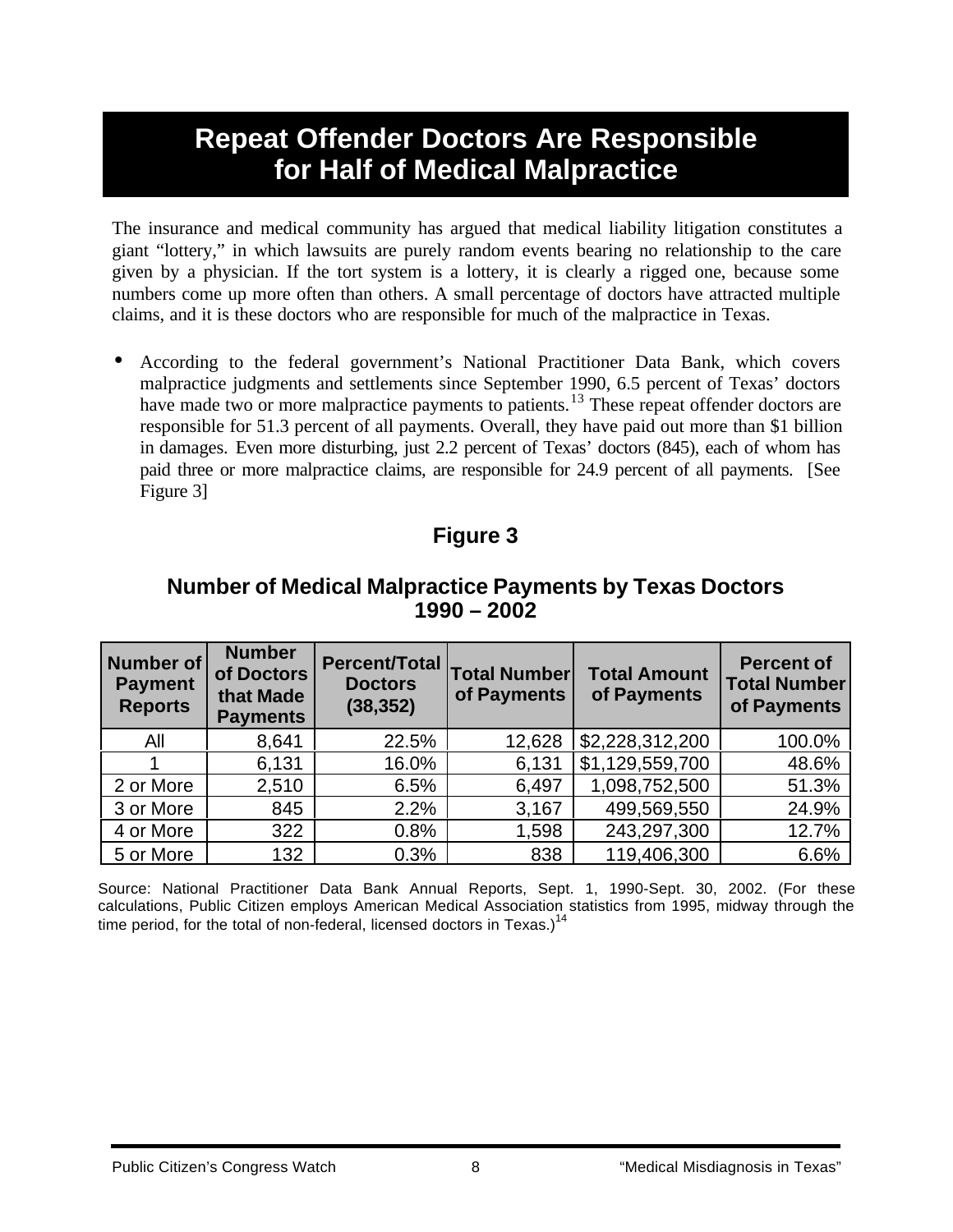## **Repeat Offenders Suffer Few Consequences**

The Texas state government and the state's health-care providers have done little to rein in those doctors who repeatedly commit negligence. According to the National Practitioner Data Bank and Public Citizen's analysis of NPDB data, disciplinary actions have been few and far between for Texas physicians.

• Only 15.5 percent of those doctors who made four or more malpractice payments were disciplined by the Texas State Board of Medical Examiners. Only 25.4 percent of those doctors who made six or more malpractice payments were disciplined.<sup>15</sup>

The extent to which doctors can commit negligence in Texas and not be disciplined is illustrated by the following NPDB descriptions of the worst 10 offenders who practice in Texas, *none* of whom have been disciplined by the state:

- **Physician Number 35809** settled seven malpractice lawsuits between 1992 and 2001 involving improper performance of treatment, three incidents of failure to diagnose, two incidents of failure to treat, two incidents of improper performance of surgery, and unnecessary surgery. The damages add up to \$1,527,500.
- **Physician Number 35846** settled nine malpractice lawsuits between 1992 and 2002 involving failure to diagnose, seven incidents of improper management of course of treatment, improper treatment, and failure to supervise treatment. The damages add up to \$1,995,000.
- **Physician Number 36243** settled six malpractice lawsuits between 1990 and 1999 involving improper performance of surgery, improper treatment, an improper anesthesia related incident, improper surgery, improper performance of surgery, failure to diagnose, and improper management of medication regimen. The damages add up to \$1,640,000.
- **Physician Number 36270** settled eight malpractice lawsuits between 1992 and 2002 involving two incidents of wrong diagnosis, surgery on the wrong body part, two incidents of improper surgery, improper treatment, improper performance of treatment, and unnecessary surgery. The damages add up to \$2,925,000.
- **Physician Number 36361** settled eight malpractice lawsuits between 1991 and 2001 involving failure to treat, four incidents of improper performance of surgery, unnecessary surgery, improper surgery, and a miscellaneous incident. The damages add up to \$2,571,250.
- **Physician Number 36876** settled seven malpractice lawsuits between 1991 and 2000 involving improper treatment, two incidents of surgery, delay in diagnosis, delay in surgery, three incidents of improper management of surgical patient, and improper positioning of surgical patient. The damages add up to \$2,466,250.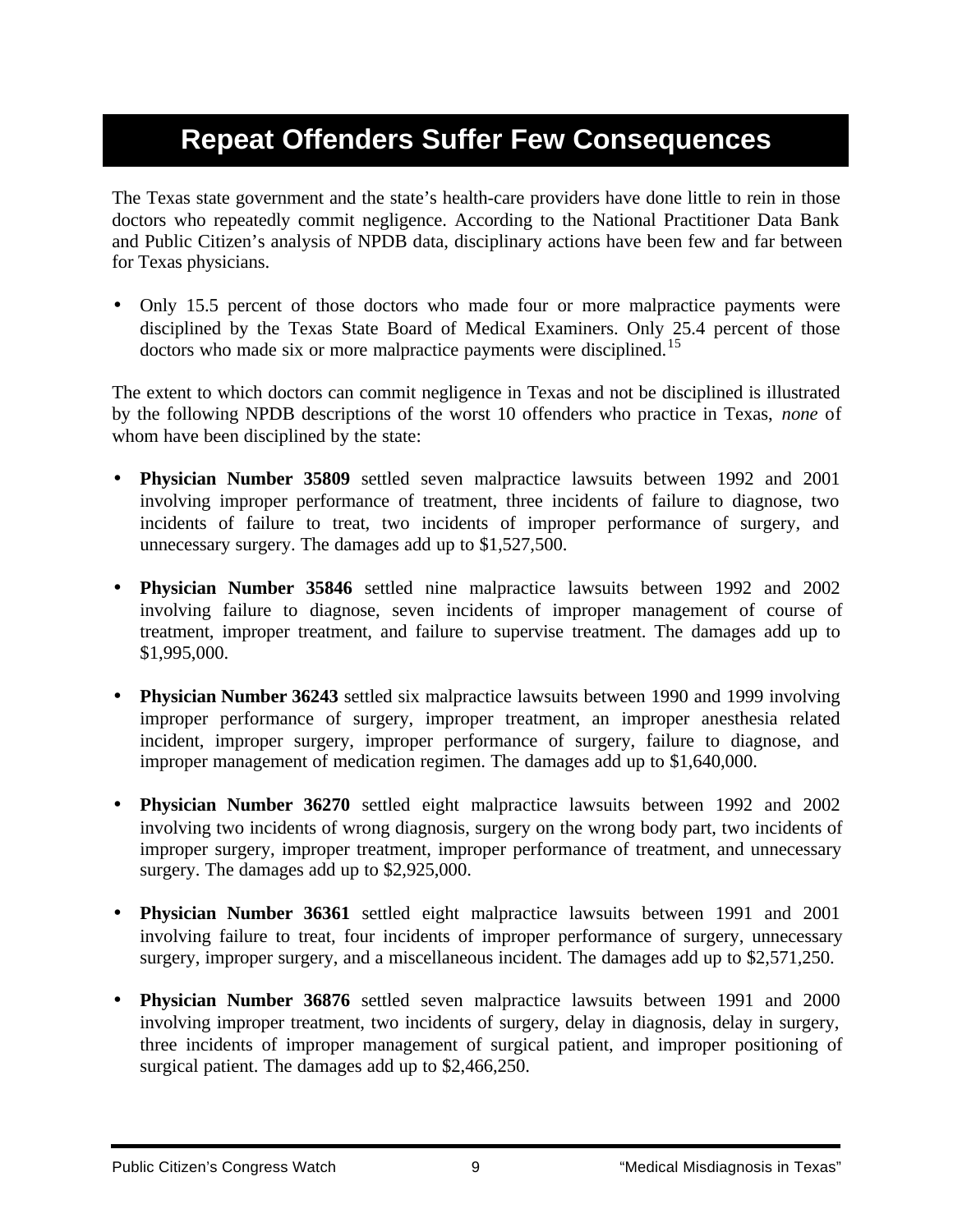- **Physician Number 37234** settled six malpractice lawsuits between 1993 and 1999 involving wrong medication ordered, three incidents of improper performance of surgery, improper surgery, delay in treatment, and failure to maintain infection control. The damages add up to \$1,697,500.
- **Physician Number 37941** settled 26 malpractice lawsuits between 1994 and 2001 involving four incidents of retained foreign body in surgical patient, 14 incidents of improper performance of surgery, four incidents of wrong treatment performed, two incidents of failure to diagnose, two incidents of improper treatment, and two incidents of improper monitoring. The damages add up to \$4,040,000.
- **Physician Number 68177** settled six malpractice lawsuits between 1995 and 1997 involving three incidents of improper surgery, surgery on the wrong body part, improper performance of surgery, and two incidents of improper treatment. The damages add up to \$2,782,500.
- **Physician Number 162558** settled six malpractice lawsuits between 2000 and 2002 involving five incidents of failure to diagnose and one incident of wrong diagnosis. The damages add up to \$1,450,000.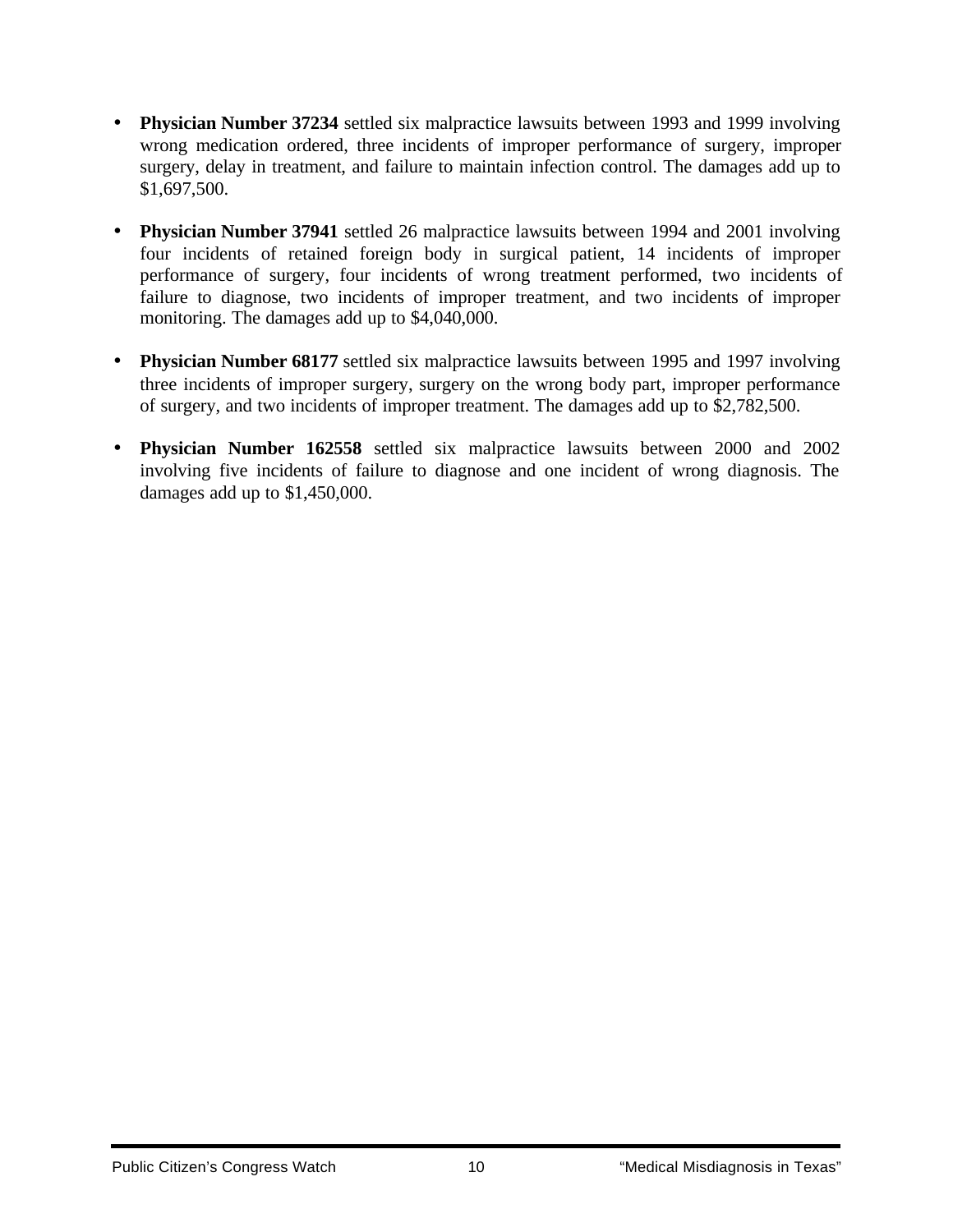## **Where's the Doctor Watchdog?**

In 2001, only 105 doctors in Texas had serious sanctions levied against them by the Texas State Board of Medical Examiners for incompetence, misprescribing drugs, sexual misconduct, criminal convictions, ethical lapses and other offenses, according to an ongoing Public Citizen project that tracks "Questionable Doctors" in Texas and other states.<sup>16</sup> [See Appendix]

- **Texas ranks in the bottom half of states for its discipline of physicians.** The Texas State Board of Medical Examiners is dangerously lenient with doctors, repeatedly letting serious and sometimes repeat offenders off the hook. For more than 10 years, Public Citizen's Health Research Group has ranked state medical boards based on the rate of serious disciplinary actions (revocation, suspension, surrender and probation) per 1,000 doctors in the state. Texas ranks 32<sup>nd</sup> of all states when its diligence in taking disciplinary actions is measured. The rate of serious actions by the Texas State Board of Medical Examiners in 2001 – 2.54 per 1,000 physicians – is barely one-quarter of the rate in Arizona, the topranked state with 10.52 serious actions per 1,000 physicians.<sup>17</sup>
- **Texas provides incomplete reports about doctor mistakes and offenses.** The Texas State Board of Medical Examiners provides only limited information about doctors who have committed offenses or medical errors. As examples, below are five reports on doctors currently licensed to practice medicine in Texas despite having committed serious offenses. In each case, information developed for Public Citizen's questionabledoctors.org is followed by the information that is available from the Texas State Board of Medical Examiners' website. <sup>18</sup>

### **Doctor A**

**From www.questionabledoctors.org:** Engaged in a sexual relationship with four patients and also admits he has a history of alcoholism; he represents that he has never treated patients while under the influence of alcohol. Was given 60 months probation after suspension was stayed and restrictions were placed on his practice; category of offense: sex abuse.

**From Texas State Board of Medical Examiners website:** An agreed order was entered suspending the physician's license; however the suspension was stayed and he was placed on probation for five years under various terms and conditions. Action due to unprofessional or dishonorable conduct and inability to practice medicine with reasonable skill and safety to patients as a result of any mental or physical condition.

### **Doctor B**

**From www.questionabledoctors.org:** Six patients filed lawsuits against him alleging substandard care: on 5/29/95 during surgery, a patient suffered severe burns from the inside out of her lower right leg with subsequent infection; the case was non-suited with no payment made to the patient. In 7/92 patient filed a lawsuit alleging that Doctor B was negligent in improperly placing the needle for a nerve block by placing it through the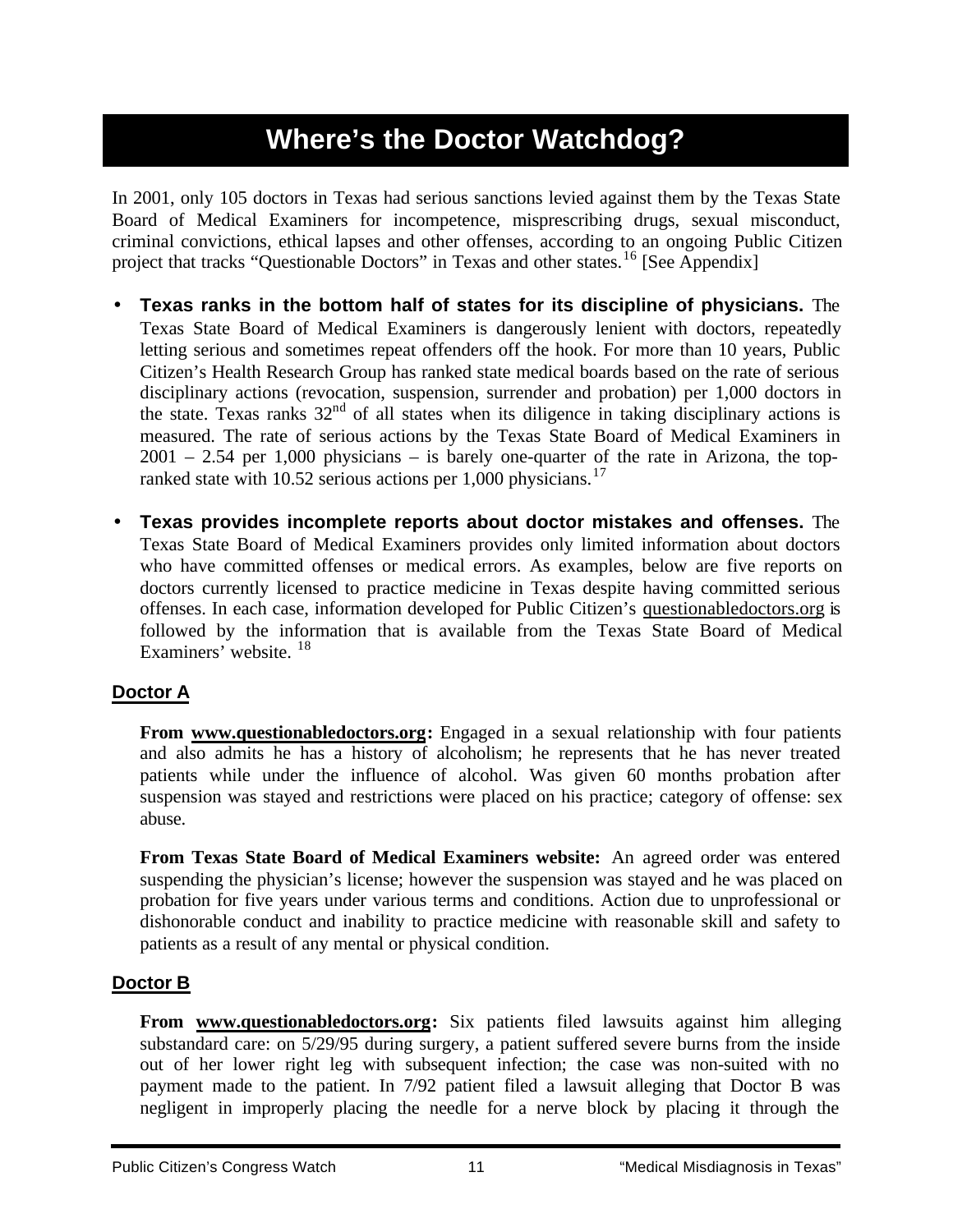patient's lung pleura and failing to diagnose properly and treat the pneumothorax following the nerve block; the case was settled for \$10,000. On 7/9/93 after performing a hip replacement, the patient noticed a drop foot and filed a lawsuit alleging that he negligently damaged her nerves. On 9/23/94, a patient filed a lawsuit alleging that Doctor B negligently operated and fused the wrong level of patient's neck; the case was settled for \$40,000. On 3/4/94 the doctor was unassisted by a general/vascular surgeon during a procedure in which he tore a vein; he reportedly attempted to stop the bleeding with the use of ligature clips, which caused further injury and bleeding. The patient lost four units of blood during the aborted procedure and within a few days developed deep vein thrombosis; the patient filed a lawsuit which was settled for \$100,000. On 2/11/89 a patient sued alleging Doctor B was negligent in failing to obtain adequate closed reduction of a fracture; the case was settled for \$35,000. The doctor denies that his care was below standard.

Public reprimand and suspension stayed for 36 months probation with terms and conditions.

**From Texas State Board of Medical Examiners website:** An agreed order was entered suspending the physician's license, staying the suspension, and placing the physician on probation for three years under certain terms and conditions. It is further ordered that the physician be publicly reprimanded. Action due to the practice of medicine inconsistent with public health and welfare.

### **Doctor C**

**From www.questionabledoctors.org:** Doctor administered an overdose of Ketalar and Valium to an outpatient surgical patient, placing her under general anesthesia and not conscious sedation as he intended. He and his staff failed to properly monitor and manage her once she was placed under general anesthesia. The overdose he administered caused her to go into respiratory arrest and she suffered severe anoxic brain injury and died three days later. No one in his operating room was advanced cardiac life support (ACLS) certified. Doctor C did not have sufficient knowledge of and skill with anesthesiology to anticipate the life-threatening complications which developed during this surgery.

Suspension [24 months] and probation [96 months]. Cause of action was substandard care.

**From Texas State Board of Medical Examiners website:** Medical license temporarily suspended. The disciplinary panel concluded that Dr. C's continuation in the practice of medicine would constitute a continuing threat to the public welfare…. Dr. C's license was suspended for 10 years and probated for the last eight years under various terms and conditions, due to professional failure to practice medicine in an acceptable manner consistent with public health and welfare.

### **Doctor D**

**From www.questionabledoctors.org:** He pled guilty to one count of deadly conduct, a third-degree felony. Doctor D's conviction was the result of him driving by his former business partner's home and discharging several rounds from his pistol. He served 120 days in jail and is currently on maximum supervised probation for eight years; additionally, he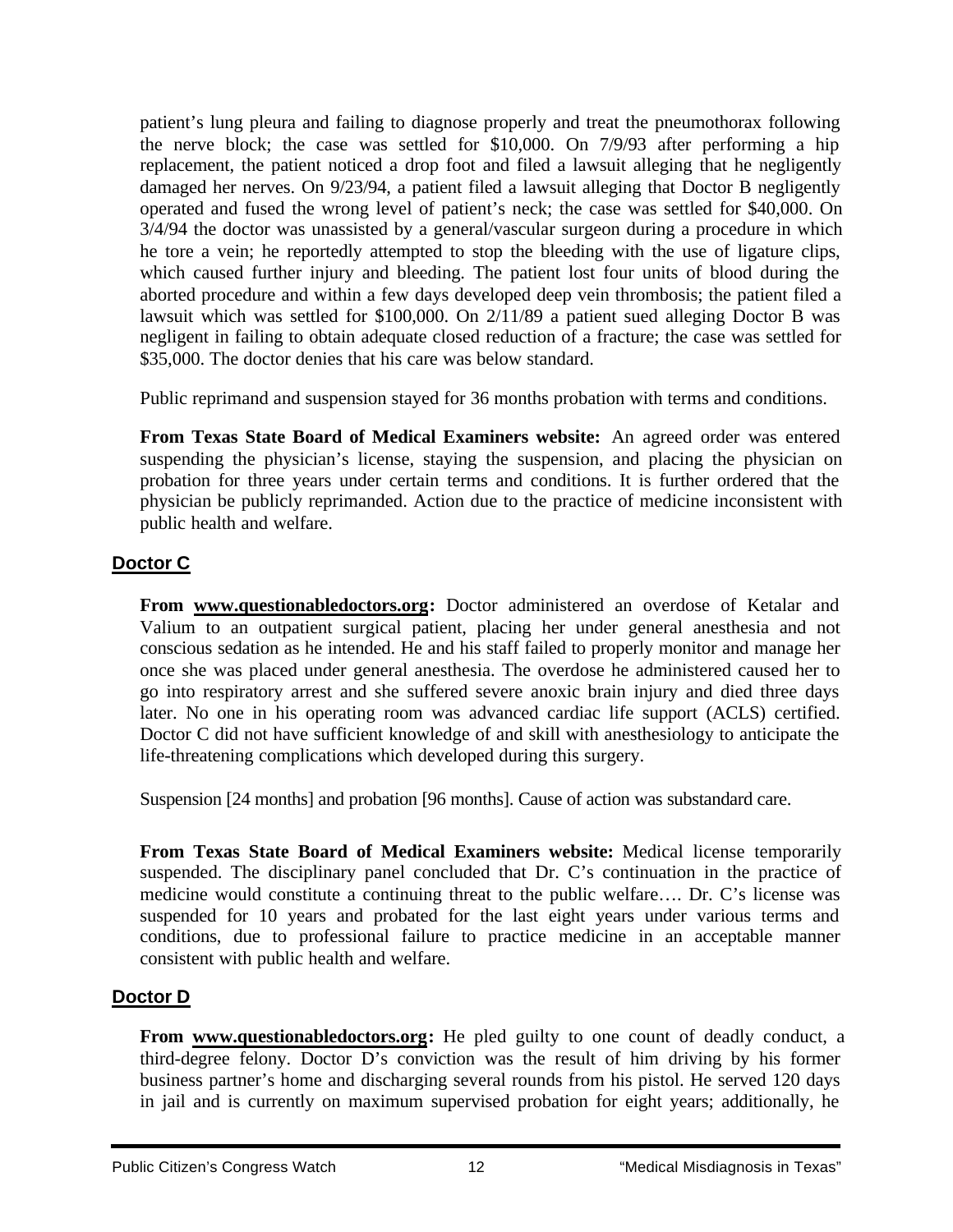must perform 600 hours of community service, pay a \$5,000 fine, pay restitution to the family of the home, and participate in psychiatric counseling for three years. Doctor admitted to a total of four drive-by shooting incidents of his former business partner's garage and automobiles.

Put on five years probation by the medical board because of this criminal conviction.

**From Texas State Board of Medical Examiners website:** An agreed order was entered, suspending the physician's license. However, the suspension was stayed and the physician's license is placed on probation for five years under certain terms and conditions. Action due to unprofessional conduct that is likely to deceive or defraud the public or injure the public.

### **Doctor E**

**From www.questionabledoctors.org:** Arrested for writing prescriptions in exchange for sexual favors. Doctor E pled guilty to fraudulent delivery of a prescription for a non-medical purpose and was given deferred adjudication, a \$2,000 fine and placed on community supervision for four years. Suspension stayed. Probation and \$1,000 fine from medical board.

**From Texas State Board of Medical Examiners website:** An agreed order was entered suspending the physician's license; However, the suspension was stayed and physician placed on probation for five years under certain terms and conditions. Actions due to conviction of felony or crime of a lesser degree that involves moral turpitude, unprofessional or dishonorable conduct, and failure to practice medicine in an acceptable manner consistent with public health and welfare.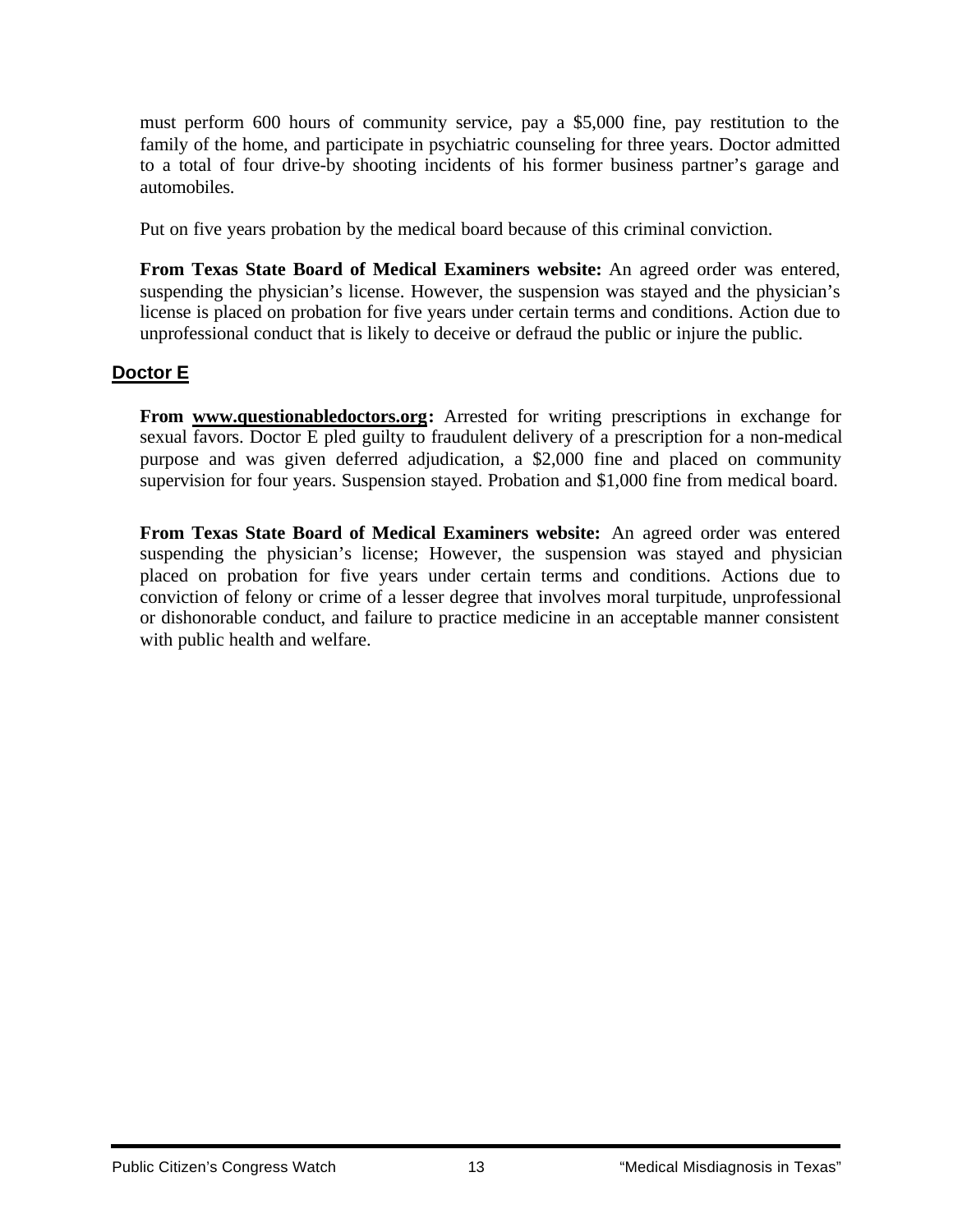## **Physician Exodus from Texas Is Not Evident**

The Texas Medical Association has circulated the unlikely estimate that more than half of the state's doctors plan to quit practicing in response to rising malpractice premiums. In fact, a spokesman for the doctors admits that the association has no statistics to support this claim, only "anecdotal reports."<sup>19</sup> Official statistics show that the number of doctors in Texas has been steadily increasing, *not* decreasing, in recent years.

- In 1997, there were 31,459 physicians and osteopaths practicing in Texas. By 2002, the number of licensed doctors living in-state climbed to  $37,188$ , an increase of 18.2 percent. <sup>20</sup> [See Figure 4]
- In 2001 and 2002, as talk of a malpractice "crisis" escalated, Texas gained 1,570 doctors, according to the State Board of Medical Examiners – the largest increase recorded during the past five years.
- According to the American Medical Association, Texas only had 188 physicians per 100,000 residents in 1990. By 2001, however, that ratio had increased to 219 physicians per 100,000 residents. $^{21}$

### **Figure 4**

### **Licensed Physicians and Osteopaths with Texas Addresses**

| Year | <b>Number of Licensed Doctors</b> |
|------|-----------------------------------|
| 1997 | 31,459                            |
| 1998 | 32,871                            |
| 1999 | 33,622                            |
| 2000 | 34,697                            |
| 2001 | 35,618                            |
| 2002 | 37,188                            |

Source: Texas State Board of Medical Examiners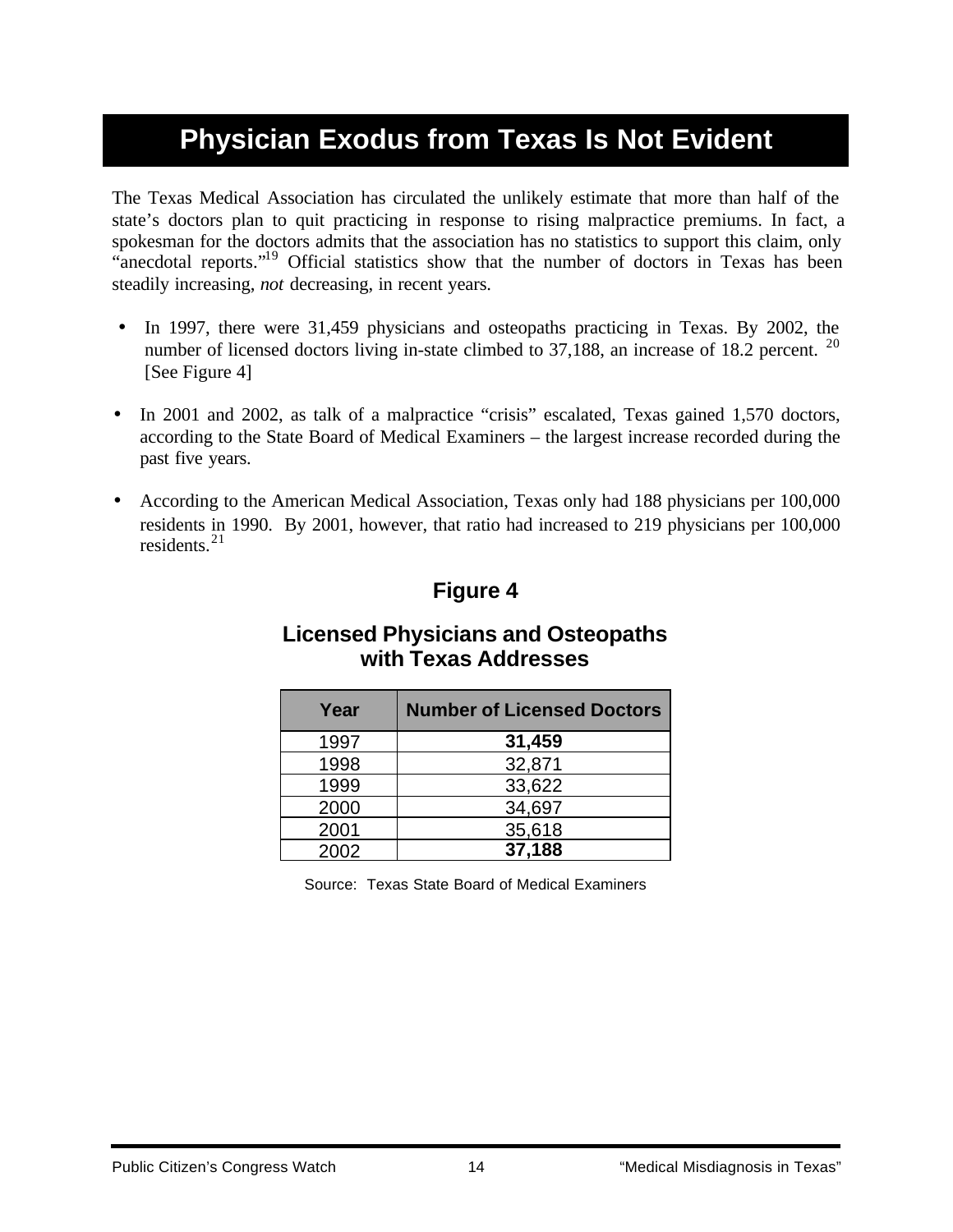## **Medical Liability Premium Spike Is Caused by the Insurance Cycle and Mismanagement, Not the Legal System**

For much of the 1990s, doctors benefited from artificially lower insurance premiums. According to the International Risk Management Institute (IRMI), one of the leading analysts of commercial insurance issues, "What is happening to the market for medical malpractice insurance in 2001 is a direct result of trends and events present since the mid to late 1990s. Throughout the 1990s, and reaching a peak around 1997 and 1998, insurers were on a quest for market share, that is, they were driven more by the amount of premium they could book rather than the adequacy of premiums to pay losses. In large part this emphasis on market share was driven by a desire to accumulate large amounts of capital with which to turn into investment income." IRMI also noted: "Clearly a business cannot continue operating in that fashion indefinitely. $"^{22}$ 

IRMI's findings were buttressed in a recent report by the West Virginia Insurance Commissioner. According to the Insurance Commission, "[T]he insurance industry is cyclical and necessarily competitive. We have witnessed these cycles in the Medical Malpractice line in the mid-'70s, the mid-80s and the present situation. This particular cycle is, perhaps, worse than previous cycles as it was delayed by a booming economy in the '90s and is now experiencing not just a shortfall in rates due to competition, but a subdued economy, lower interest rates and investment yields, the withdrawal of a major medical malpractice writer and a strong hardening of the reinsurance market. Rates will, at some point, reach an acceptable level to insurers and capital will once again flow into the Medical Malpractice market.<sup>223</sup>

Other authoritative insurance analysts and studies indicate that this is a temporary "crisis" unrelated to the legal system:

- **Medical liability premiums track investment results.** J. Robert Hunter, one of the country's most knowledgeable insurance actuaries and director of insurance for the Consumer Federation of America, recently analyzed the growth in medical liability premiums. He found that premiums charged do not track losses paid, but instead rise and fall in concert with the state of the economy. When the economy booms and investment returns are high, companies maintain premiums at modest levels; however, when the economy falters and interest rates fall, companies increase premiums in response. $24$
- **The same trends are present in other lines of insurance.** Property/casualty refers to a large group of liability lines of insurance (a total of 30) including medical malpractice, homeowners, commercial, and automobile. The property/casualty insurance industry has exhibited cyclical behavior for many years, as far back as the 1920s. These cycles are characterized by periods of rising rates leading to increased profitability. Following a period of solid but not spectacular rates of return, the industry enters a down phase where prices soften, supply of the insurance product becomes plentiful, and, eventually, profitability diminishes or vanishes completely. In the down phase of the cycle, as results deteriorate, the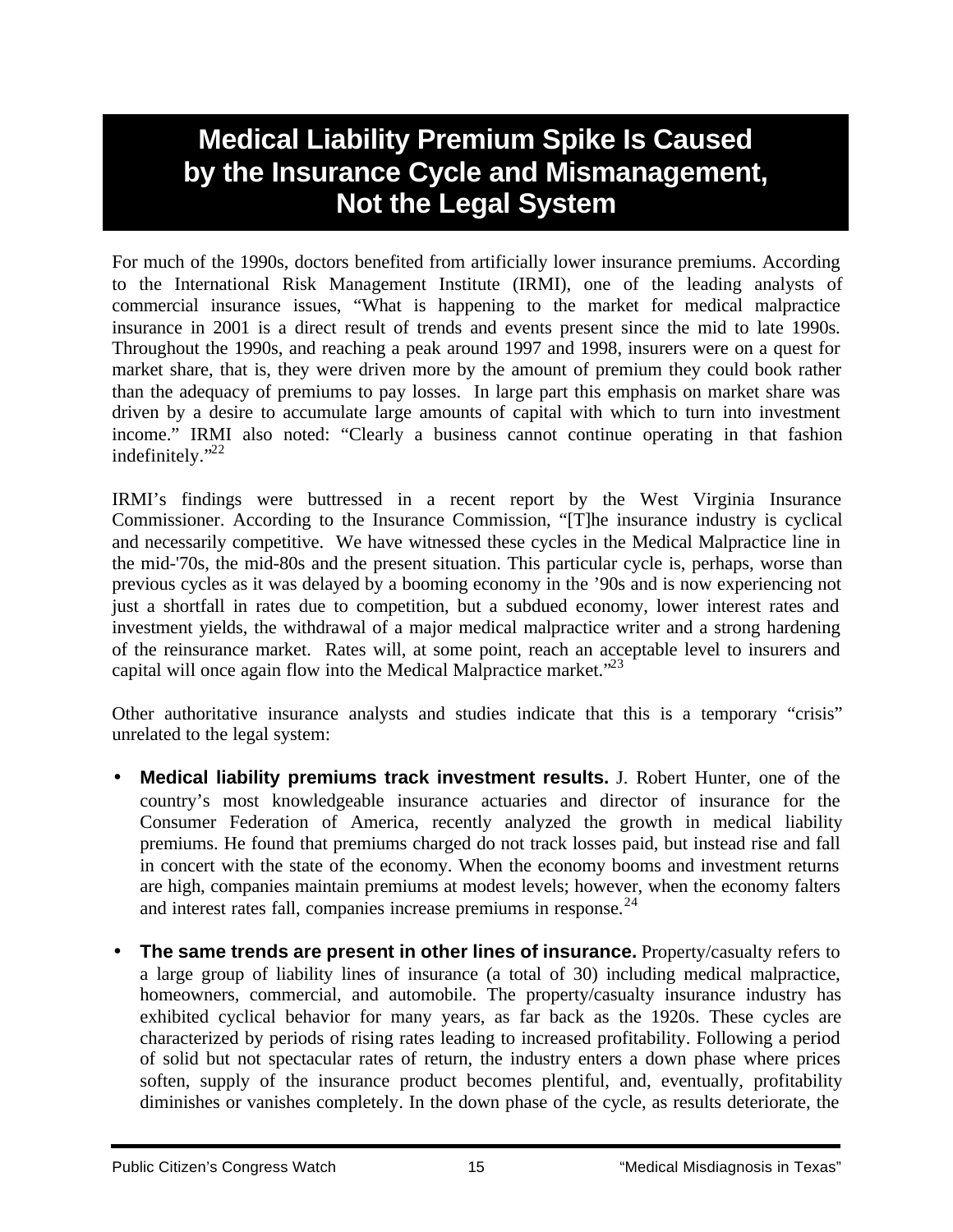basic ability of insurance companies to underwrite new business or, for some companies, even to renew some existing policies can be impaired. This is because the capital needed to support the underwriting of risk has been depleted through losses. The current market began to harden in 2001, following an unusually prolonged period of soft market conditions in the property-casualty section in the 1990s. The current hard market is unusual in that many lines of insurance are affected at the same time, including medical malpractice. As a result, premiums are rising for most types of insurance. The increases have taken policyholders by surprise given that they came after several years of relatively flat to decreasing prices.<sup>25</sup>

• **Management problems at major insurers compounded Texas' malpractice worries.** Pressure on physicians' premiums intensified during 2001 and 2002 as the number of malpractice insurers in Texas dropped from 17 to four.<sup>26</sup> In at least three of these cases – involving insurers that once combined to cover nearly 20 percent of the Texas market<sup>27</sup> – the departing companies had severe cash-flow problems that went beyond their medical liability businesses. The Frontier Insurance Group ceased insuring doctors after reporting to the Securities and Exchange Commission (SEC) in 2001 that it had tens of millions of dollars in losses across a range of divisions, most of which were unrelated to malpractice.<sup>28</sup> Phico Insurance Co. was placed into liquidation after the Pennsylvania Insurance Department alleged that Phico directors had ignored signs of financial trouble and pressured the board to pay dividends at a time when the company's surplus "was declining drastically."<sup>29</sup> And the St. Paul Companies, one of the nation's largest medical liability insurers at the time, withdrew from the market after reporting to the SEC that it had \$84 million of exposure from the Enron collapse and held another \$23 million in unsecured Enron debt. In August 2001, St. Paul's quarterly earnings report also warned that it faced liability for incalculable asbestos claims resulting from its ownership of two subsidiaries, Western MacArthur and USF&G.  $30$ Within the year, St. Paul had agreed to pay \$988 million to settle those claims.<sup>31</sup>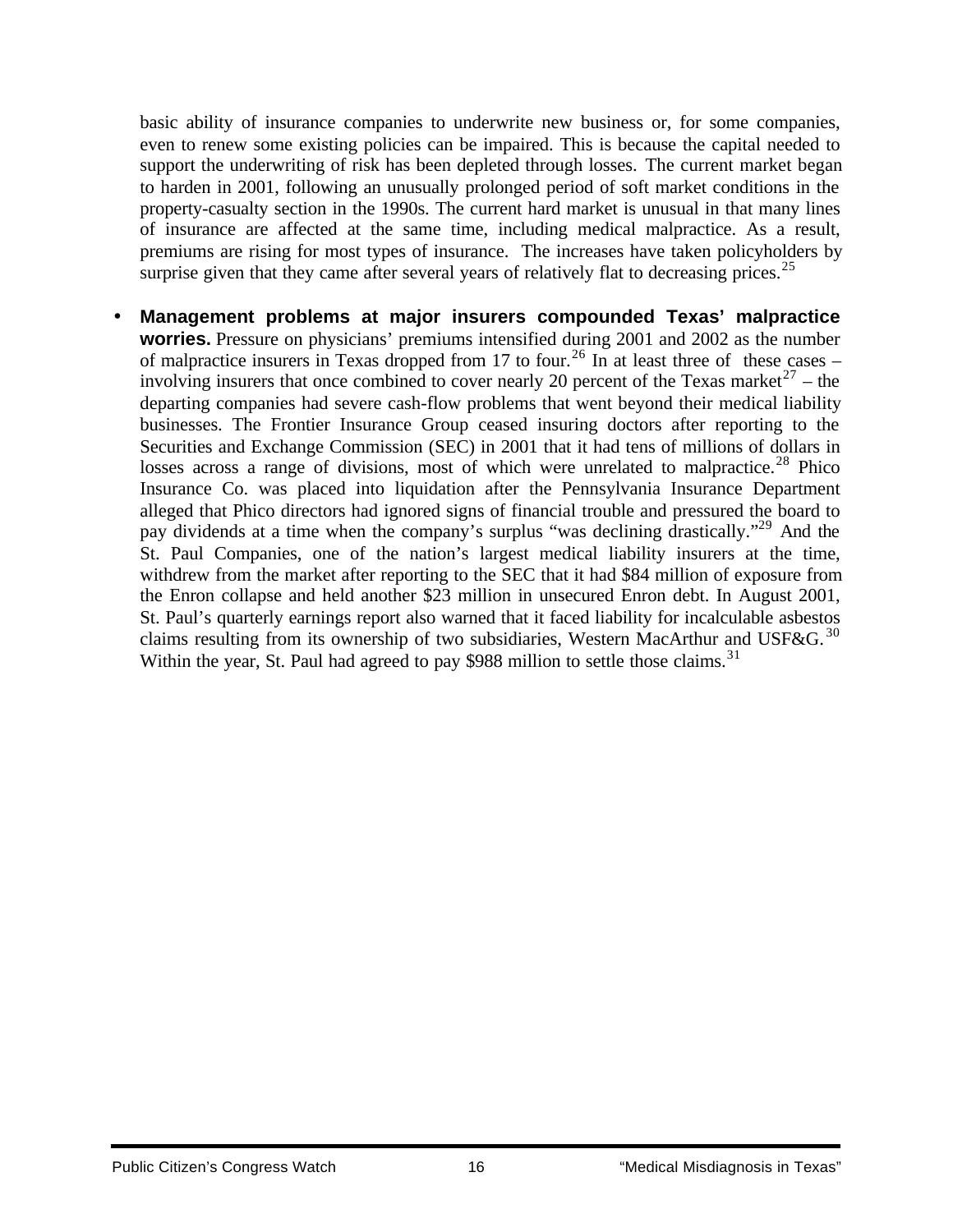## **Insurance Companies and Their Lobbyists Admit Caps on Damages Won't Lower Insurance Premiums**

Caps on damages for pain and suffering will significantly lower the awards paid to catastrophically injured patients. But because such truly severe cases comprise a small percentage of medical malpractice claims, and because the portion of the medical liability premium dollar that pays for compensation is dwarfed by the portion that pays for defense lawyer fees, caps do not lead to lower premiums. Insurance companies and their lobbyists understand this – so don't take our word for it, take theirs.

### • **Premium on the Truth:**

"Insurers never promised that tort reform would achieve specific savings." – American Insurance Association $32$ 

"We wouldn't tell you or anyone that the reason to pass tort reform would be to reduce insurance rates." – Sherman Joyce, president of the American Tort Reform Association<sup>33</sup>

"Many tort reform advocates do not contend that restricting litigation will lower insurance rates, and I've never said that in 30 years." – Victor Schwartz, general counsel to the American Tort Reform Association<sup>34</sup>

#### • **Florida:**

"No responsible insurer can cut its rates after a bill (that caps damages at \$250,000) passes." – Bob White, president of First Professionals Insurance  $Co^{35}$ 

#### • **Mississippi:**

 "Regardless of what may result from the ongoing tort reform debate, please remember that such proposed public policy changes are critical for the long-term, but do not provide a magical 'silver-bullet' that will immediately affect medical malpractice insurance rates … The 2003 rate change [a 45 percent increase] would happen regardless of the special session outcome." – Medical Assurance Company of Mississippi<sup>36</sup>

#### • **Nevada:**

"The primary insurer for Las Vegas obstetricians, American Physicians Assurance, has no plans to lower premiums for several years, if ever, said broker Dennis Coffin." – The Las Vegas Review-Journal <sup>37</sup>

"[John Cotton of the Nevada Physicians' Task Force] noted that even if the bill reflected a cap of \$5, there would not be an immediate impact on premiums." – Minutes of the Nevada Assembly Committee on Medical Malpractice Issues<sup>38</sup>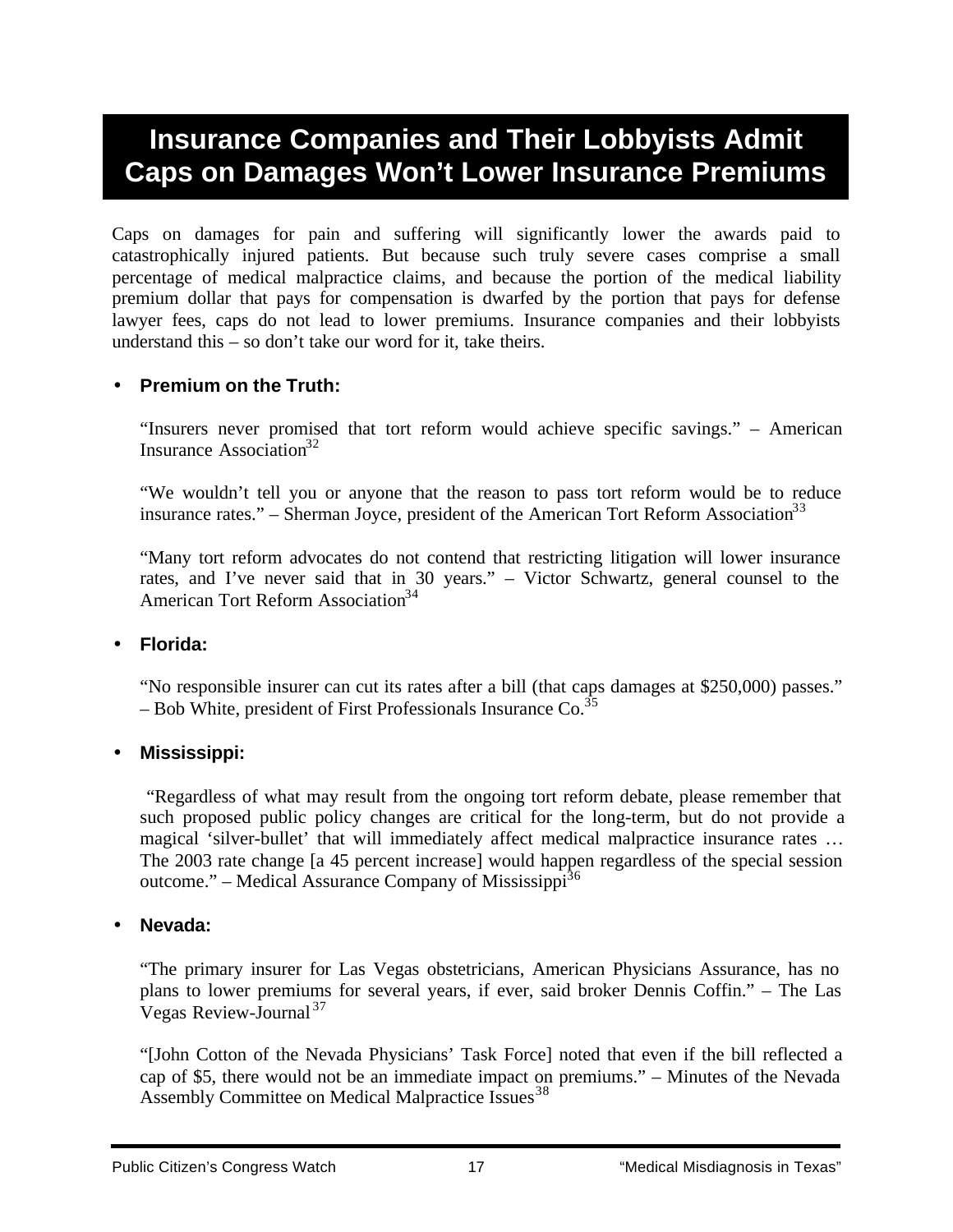#### • **New Jersey:**

During a hearing on medical malpractice issues, New Jersey Assemblyman Paul D'Amato asked Patricia Costante, Chairwoman and CEO of MIIX Group of Companies, "[A]re you telling the insured physicians in New Jersey that if this State Legislature passes caps that you'll guarantee that you won't raise your premiums, in fact, you'll reduce them?" Costante replied: "No, I'm not telling you [or them] that."<sup>39</sup>

The New Jersey Medical Society commissioned Tillinghast-Towers Perrin, a leading actuarial firm, to analyze the effects of a \$250,000 cap on pain and suffering damages. The findings: "We would expect that a \$250,000 cap on non-economic damages will produce some savings, perhaps in the 5 percent to 7 percent range for physicians." – Letter from Tillinghast-Towers analysts James Hurley and Gail Tverberg<sup>40</sup>

#### • **Ohio:**

"In the short run, we may even see prices go up another 20 percent, and people will say, 'Gee, what happened, I thought we addressed this?"' – Ray Mazzotta, president of Columbus-based Ohio Hospital Insurance  $Co<sub>1</sub><sup>41</sup>$ 

"The stroke of the governor's pen [enacting caps on damages] will not result in immediate lowering of rates by responsible companies." – Frank O'Neil, spokesman for Birmingham, Ala.-based Medical Assurance<sup>42</sup>

### • **Wyoming:**

During a hearing on medical malpractice insurance issues, Bruce Crile of the Doctors' Company and Melissa Dennison of OHIC Insurance Company testified that insurance rates would not drop if caps on damages were imposed. "Both the Doctors' Company and OHIC's actuaries say a cap of \$500,000 is meaningless for purposes of ratemaking. Even with caps enacted premiums will still increase, but with predictability of the risk there will be a moderating of rate increases." – Minutes of the Wyoming Legislature's Joint Labor, Health and Social Services Interim Committee<sup>43</sup>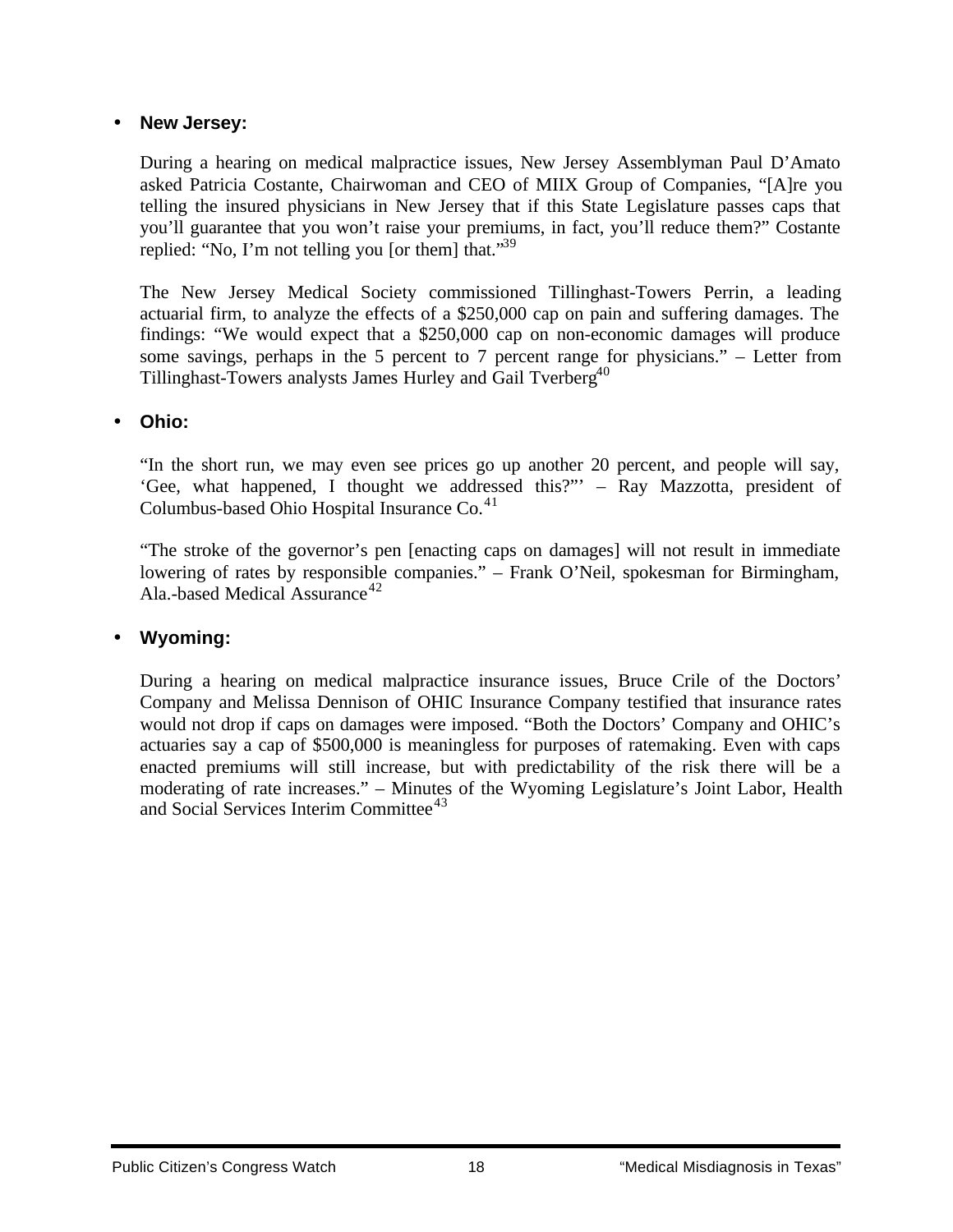## **Rather than Facing "Runaway Litigation," Doctors Benefit from a Claims Gap**

Although no comparable studies have been cited in Texas, there is convincing evidence from around the nation that the majority of patients who suffer injuries from medical malpractice never file lawsuits.

- **A landmark Harvard Medical Practice Study found that only a small percentage of medical errors result in lawsuits.** Twelve years ago, Harvard researchers using a sample of hospitalizations in New York State compared medical records to claims files. They found that only one in 7.6 medical errors committed in hospitals results in a malpractice claim.<sup>44</sup> Researchers replicating this study made similar findings in Colorado and Utah.<sup>45</sup> [See Figure 5]
- **Actual numbers collected by government agencies show a similar claims gap.** A Florida statute requires hospitals to report "adverse incidents," defined as "an event over which health care personnel could exercise control" that results in death or injury. Tables prepared by Florida's Agency for Health Care Administration have compared reports of adverse incidents to filing of new malpractice claims. From 1996 through 1999, Florida hospitals reported 19,885 incidents but only  $3,177$  medical malpractice claims.<sup>46</sup> In other words, for every 6 medical errors only 1 claim is filed. [See Figure 6]
- **Malpractice insurance costs amount to only 3.2 percent of the average physician's revenues.** According to experts at the federal government's Medicare Payment Advisory Commission (MedPAC), who have no axe to grind about medical liability, liability insurance premiums make up just a tiny part of a physician's expenses and have increased by only 4.4 percent over the last year.<sup>47</sup> The increase in this expense is noticeable primarily because of the decreases in reimbursements that doctors are receiving from HMOs and government health programs.
- **The compensation gap helps explain why, although medical injuries are costly, expenditures on medical liability comprise less than one percent of overall health care costs.** As the Congressional Budget Office reported, "Malpractice costs account for a very small fraction of total health care spending; even a very large reduction in malpractice costs would have a relatively small effect on total health plan premiums. In addition, some of the savings leading to lower medical malpractice premiums—those savings arising from changes in the treatment of collateral-source benefits would represent a shift in costs from medical malpractice insurance to health insurance.<sup>48</sup>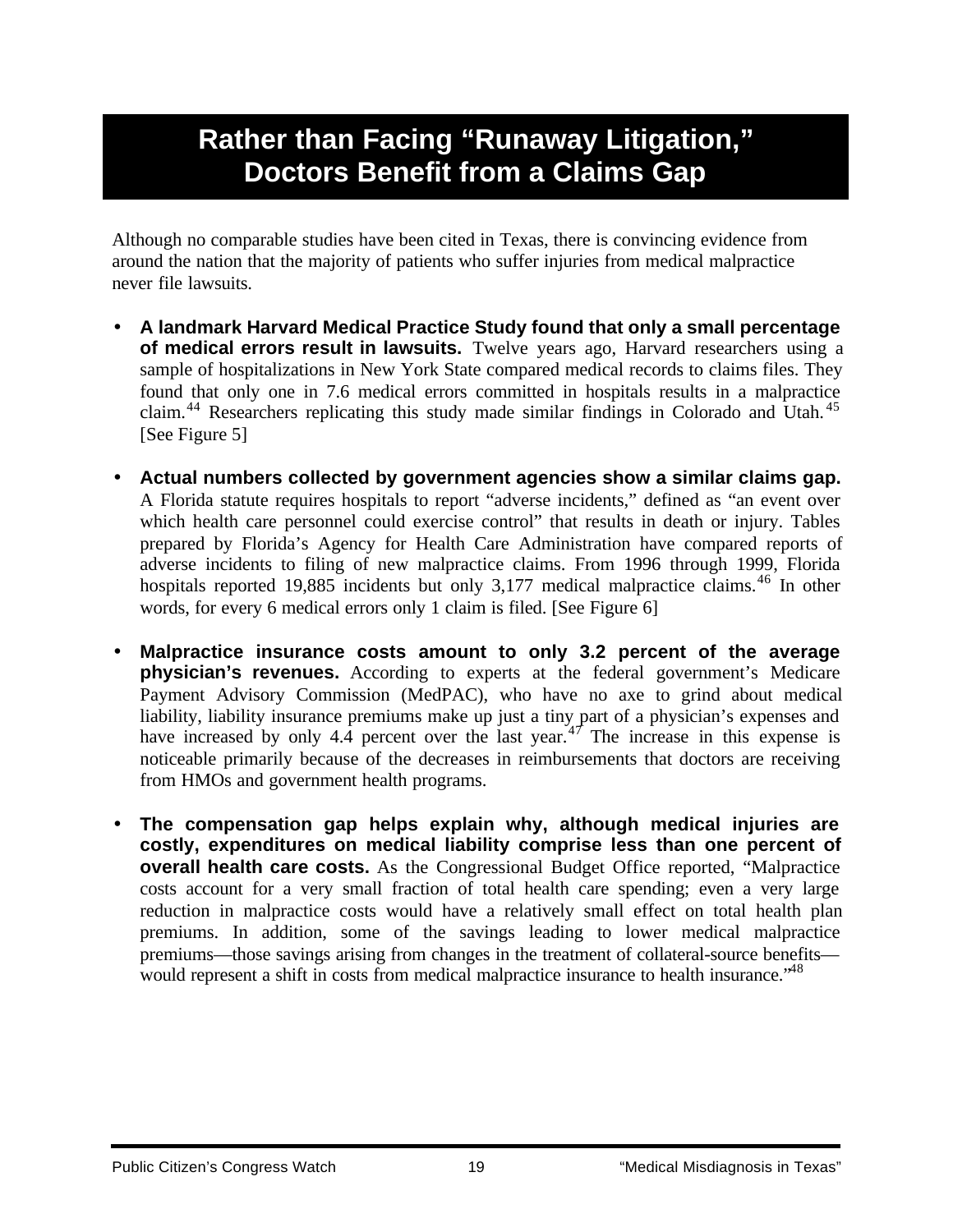

Source: Harvard Medical Practice Study Group, *Patients, Doctors and Lawyers: Medical Injury, Malpractice Litigation, and Patient Compensation in New York* (1990); Studdert et al, "Beyond Dead Reckoning: Measures of Medical Injury Burden, Malpractice Litigation, and Alternative Compensation Models from Utah and Colorado," 33 Ind. L. Rev. 1643 (2000).



Source: The Agency for Health Care Administration; Division of Health Quality Assurance. Reported malpractice claims by district compared to reported adverse incidents 1996, 1997, 1998, 1999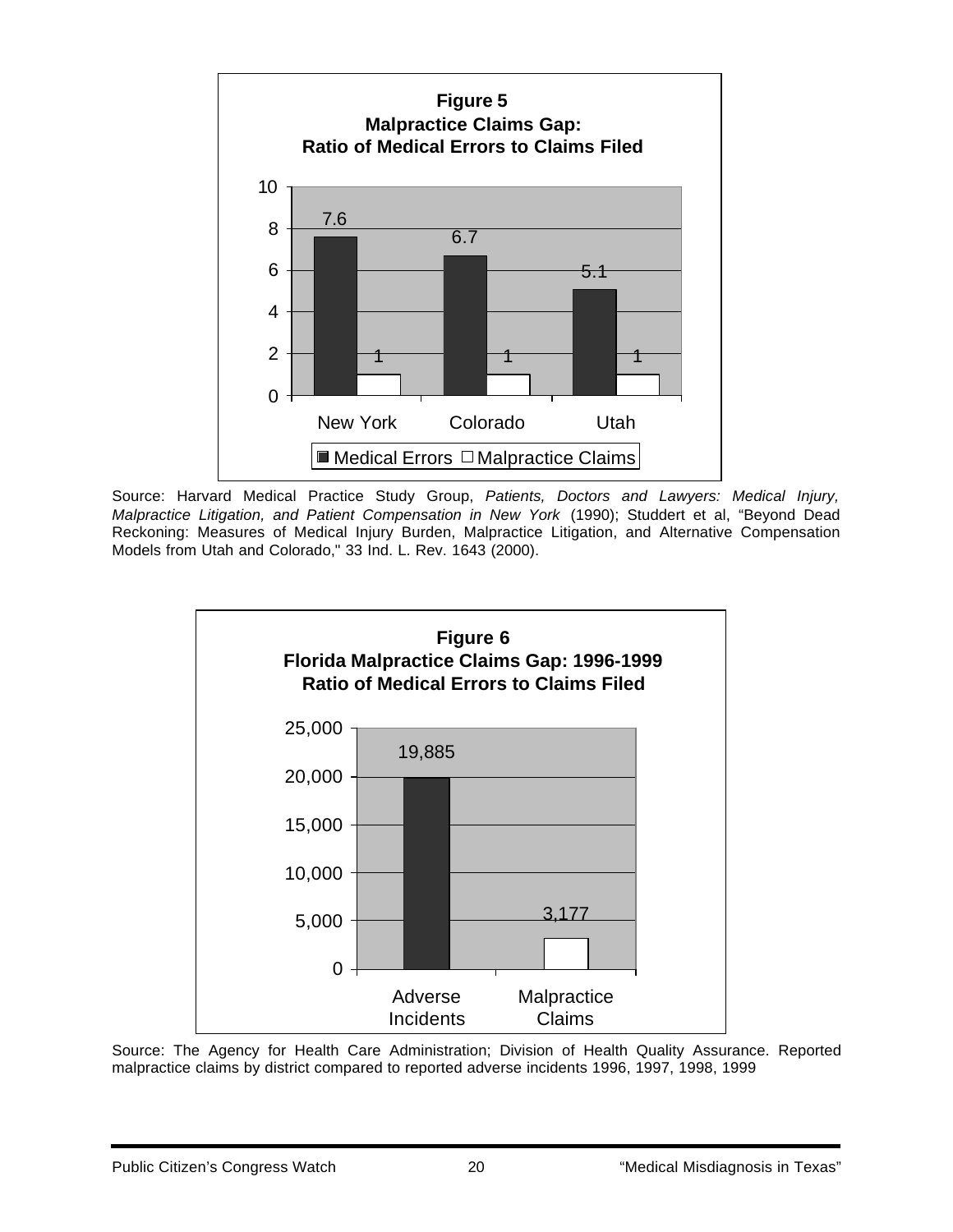## **Few Malpractice Lawsuits Are "Frivolous"**

Physicians in Texas have been quick to classify patient lawsuits as "frivolous" or "abusive."<sup>49</sup> In reality, medical malpractice cases are brought on a contingency fee basis, meaning the attorney receives payment only in the event there is a settlement or verdict. If the claim is closed without payment, the attorney does not receive a fee. Since attorneys must earn money to stay in business, it follows that they would not intentionally take on a non-meritorious case.

- **The high cost of preparing a medical malpractice case discourages frivolous claims – and meritorious claims as well.** Medical malpractice cases are very expensive for plaintiffs' attorneys to bring, with out-of-pocket costs for cases settled at or near the time of trial (when most cases are settled) ranging from \$15,000 to \$25,000.<sup>50</sup> If the case goes to trial, the costs can easily be doubled.<sup>51</sup> These costs do not include the plaintiff's attorney's time, and an attorney pursuing a frivolous case incurs opportunity costs in not pursuing other cases. An attorney incurs expenses beginning with the determination of whether a case has merit. First, the attorney is required to obtain copies of the patient's medical records from all the providers for analysis by a competent medically trained person. If that initial consultation reveals a likelihood of medical negligence, the records must then be submitted to medical specialists, qualified to testify in court, for final review. Typically, the records must be sent to experts outside of the plaintiff's state, as physicians within the state will refuse to testify against local colleagues. As a result, the experts who agree to review records and testify can and do charge substantial fees. Fees from \$1,000 per hour to several thousand dollars are not uncommon.  $52$  Discovery involves taking the sworn testimony of witnesses and experts. Such depositions cost \$300 and up, depending upon their length and complexity. If an expert witness is deposed, the plaintiff's attorney is charged for the witness' preparation time and time attending the deposition.
- **The small numbers of claims pursued to a defense verdict are not frivolous.** Researchers at the American Society of Anesthesiologists arranged for pairs of doctors to review 103 randomly selected medical negligence claims files.<sup>53</sup> The doctors were asked to judge whether the anesthesiologist in question had acted reasonably and prudently. The doctors only agreed on the appropriateness of care in 62 percent of the cases; they disagreed in 38 percent of cases. The researchers concluded, "These observations indicate that neutral experts (the reviews were conducted in a situation that did not involve advocacy or financial compensation) commonly disagree in their assessments when using the accepted standard of reasonable and prudent care." The percentage of all medical malpractice claims that go to trial is only 6.6 percent, according to PIAA, meaning that the parties and their attorneys ultimately reach agreement about liability five times more often than neutral doctors do. If truly frivolous lawsuits were being pursued, the proportion of claims going to trial would exceed the 38 percent of claims on which even doctors will disagree.
- **The costs of defending claims that are ultimately dropped are not unreasonable.** Medical liability insurers have complained about the costs of defending cases that are ultimately dropped. But the professional obligation of lawyers to exercise due diligence is essentially identical to the duty of physicians. The lawyer must rule out the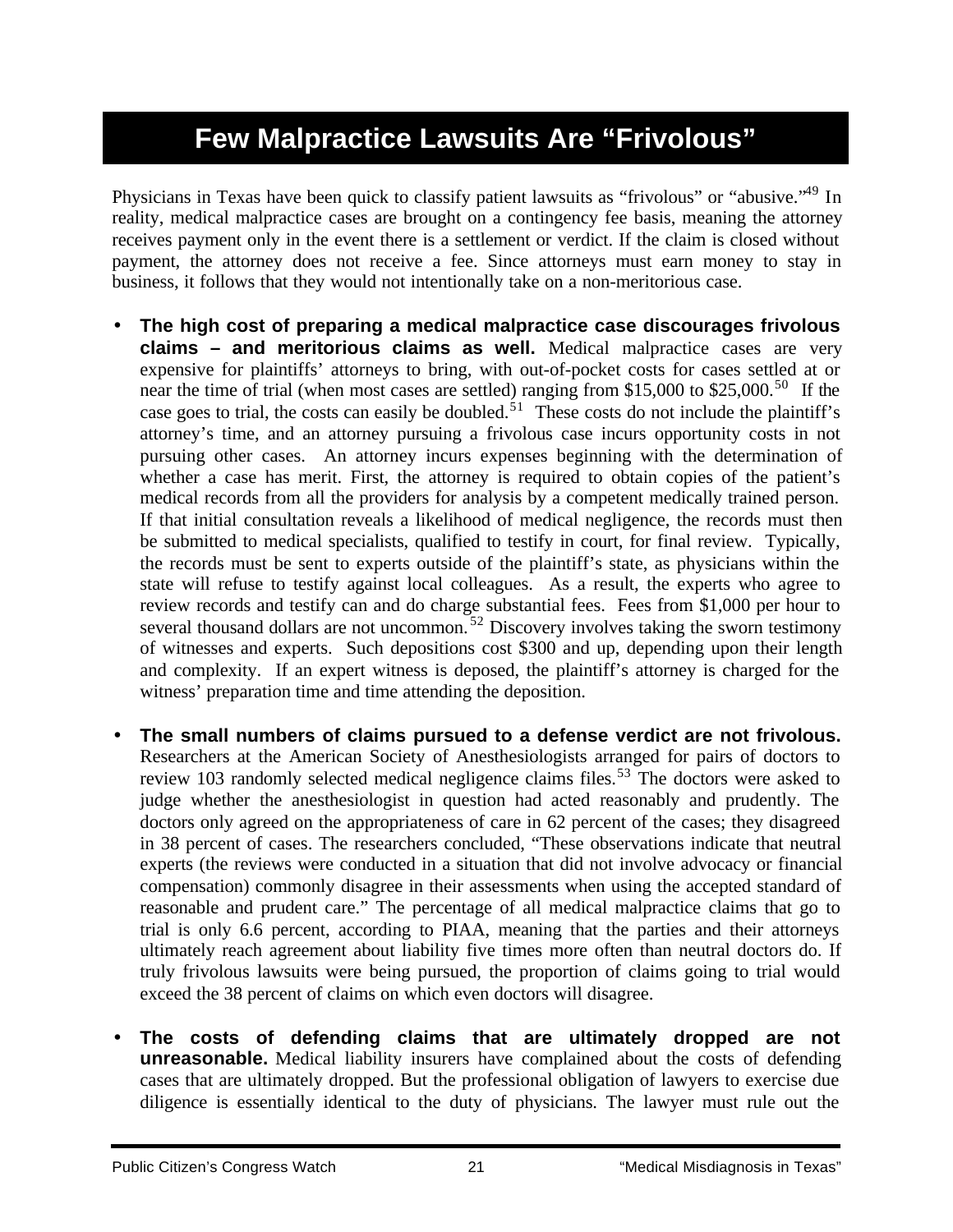possibility of proving medical negligence before terminating a claim, just as doctors must rule out the possibility of illnesses suggested by their patients' symptoms. The doctor performs his duty by administering tests; the lawyer performs hers by using discovery procedures. Both processes can lead to dead ends. But plaintiffs' lawyers have no financial incentive to abuse the litigation process: they are using their own time and money to pursue discovery activities, and are only paid for work on behalf of clients whose cases are successful.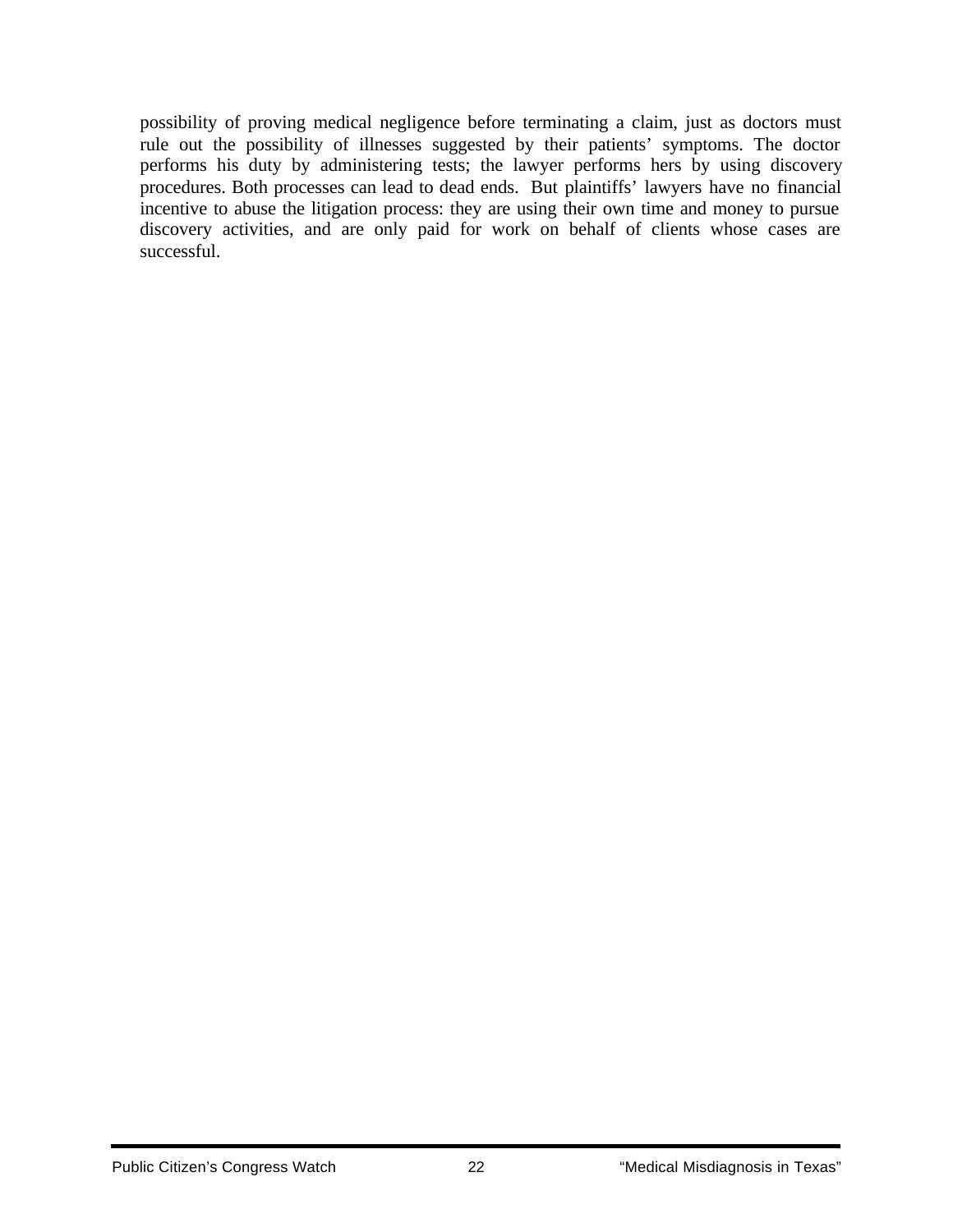## **Capping Damages Is a False "Solution"**

Legislative proposals being proposed by the Texas medical community do not emphasize improving medical care or reducing the instances of malpractice. They focus on creating financial protections for physicians and other providers. As in many states, the centerpiece of this legislation is the imposition of "caps" on the damages that can be awarded for patients' pain-andsuffering. There is convincing evidence that this is a misguided approach:

- **"Non-economic" damages are not as easy to quantify as lost wages or medical bills, but they compensate real injuries.** So-called "non-economic" damages are awarded for the pain and suffering that accompany any loss of normal functions (e.g. blindness, paralysis, sexual dysfunction, lost bowel and bladder control) and inability to engage in daily activities or to pursue hobbies, such as hunting and fishing. This category also encompasses damages for disfigurement and loss of fertility. According to Physician Insurers Association of America (PIAA), the average total payment between 1985 and 2001 for a "grave injury," which encompasses paralysis, was only \$454,454.
- **No evidence supports the claim that jury verdicts are random "jackpots."** Studies conducted in California, Florida, North Carolina, New York, and Ohio have found that jury verdicts bear a reasonable relationship to the severity of the harm suffered.<sup>54</sup> In total, the studies examined more than 3,500 medical malpractice jury verdicts and found a consistent relationship between the severity of the injury and the size of the verdict. Uniformly the authors concluded that their findings did not support the criticism that jury verdicts are frequently unpredictable and irrational.
- **The insurance industry's own statistics demonstrate that awards are proportionate to injuries.** The PIAA Data Sharing Report also demonstrates the relationship between the severity of an injury and the size of the settlement or verdict.<sup>55</sup> PIAA, as do most researchers, measures severity of injury according to the National Association of Insurance Commissioners' classifications.<sup>56</sup> The average indemnity paid per file was \$49,947 for the least severe category of injury and increased with severity, to \$454,454 for grave injuries. All researchers found that the amount of jury verdicts fell off in cases of death, for which the average indemnity was \$195,723. This is not surprising, as the costs of medical treatment for a grave injury are likely to be greater, and pain and suffering would be experienced over a longer time period than in the case of death.<sup>57</sup>
- **Capping awards hurts women the most.** Limiting medical malpractice awards for non-economic injury has a disproportionate impact on women – especially as it relates to a woman's ability to have children, according to a study by the director of the Insurance Law Center at the University of Connecticut School of Law. "This is so for two main reasons," reported Tom Baker, Connecticut Mutual Professor of Law. "First, the largest part of the economic damages in many tort claims is lost wages, and women earn on average less money than men. Second, the most significant effect of many medical and other injuries inflicted on women is harm to reproductive capacity. Although this may be hard to believe, harm to reproductive capacity does not entitle women to receive significant economic damages … [and] lowering the price of making a women infertile cannot be sound policy.<sup>58</sup>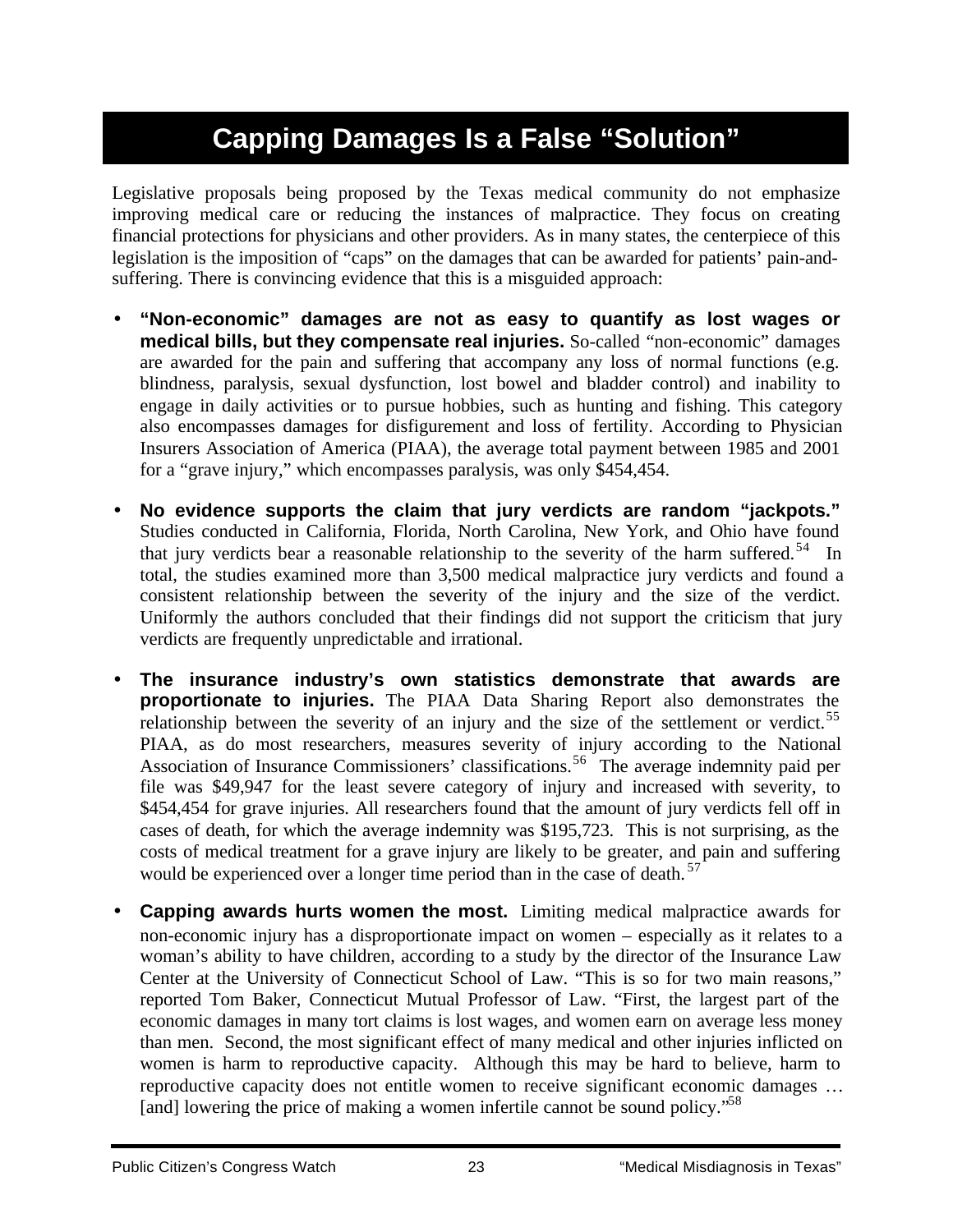## **Empirical Evidence Does not Confirm the Existence of "Defensive Medicine" – Patient Injuries Refute It**

In many states, when questions about malpractice "reform" arise, doctors and their lobbyist's claim that a fear of litigation has prompted physicians to perform additional medical tests – resulting, they say, in higher costs and risks to patients. A search of studies and scholarly literature, however, finds no empirical evidence that doctors are actually practicing this sort of "defensive" medicine:

- **A search of the scholarly literature on medicine will turn up dozens of studies documenting the incidence of medical errors, but not one peer-reviewed study documenting purely defensive medicine.** One might laugh at the spectacle of a lobbying campaign constructed around a flimsy theory unsupported by any empirical evidence. Unfortunately, the evidence *disproving* the theory is so overwhelming and compelling as to be truly frightening. Several recent studies demonstrate that current disincentives to unsafe and sloppy practices are inadequate, and show how much more dangerous medical care would be if deterrents were further weakened.
- **The Congressional Budget Office has rejected the defensive medicine theory.** The Congressional Budget Office (CBO) was asked to quantify the savings from reduced "defensive medicine" if Congress passed H.R. 4600. This bill, which contained very stringent restrictions on patients' ability to recover damages, passed the U.S. House in 2002. CBO declined, saying:

Estimating the amount of health care spending attributable to defensive medicine is difficult. Most estimates are speculative in nature, relying, for the most part, on surveys of physicians' responses to hypothetical clinical situations, and clinical studies of the effectiveness of certain intensive treatments. Compounding the uncertainty about the magnitude of spending for defensive medicine, there is little empirical evidence on the effect of medical malpractice tort controls on spending for defensive medicine and, more generally, on overall health care spending.

A small number of studies have observed reductions in health care spending correlated with changes in tort law, but that research was based largely on a narrow part of the population and considered only hospital spending for a small number of ailments that are disproportionately likely to experience malpractice claims. Using broader measures of spending, CBO's initial analysis could find no statistically significant connection between malpractice tort limits and overall health care spending. Although the provisions of H.R. 4600 could result in the initiation of fewer lawsuits, the economic incentives for individual physicians or hospitals to practice defensive medicine would appear to be little changed.<sup>59</sup>

**Defensive medicine hasn't prevented wrong-patient surgery.** New York hospitals reported 27 instances of invasive procedures performed on the wrong patient between April 1998 and December 2001.**<sup>60</sup>** There were nine such instances in Florida in 2001.**<sup>61</sup>** In trying to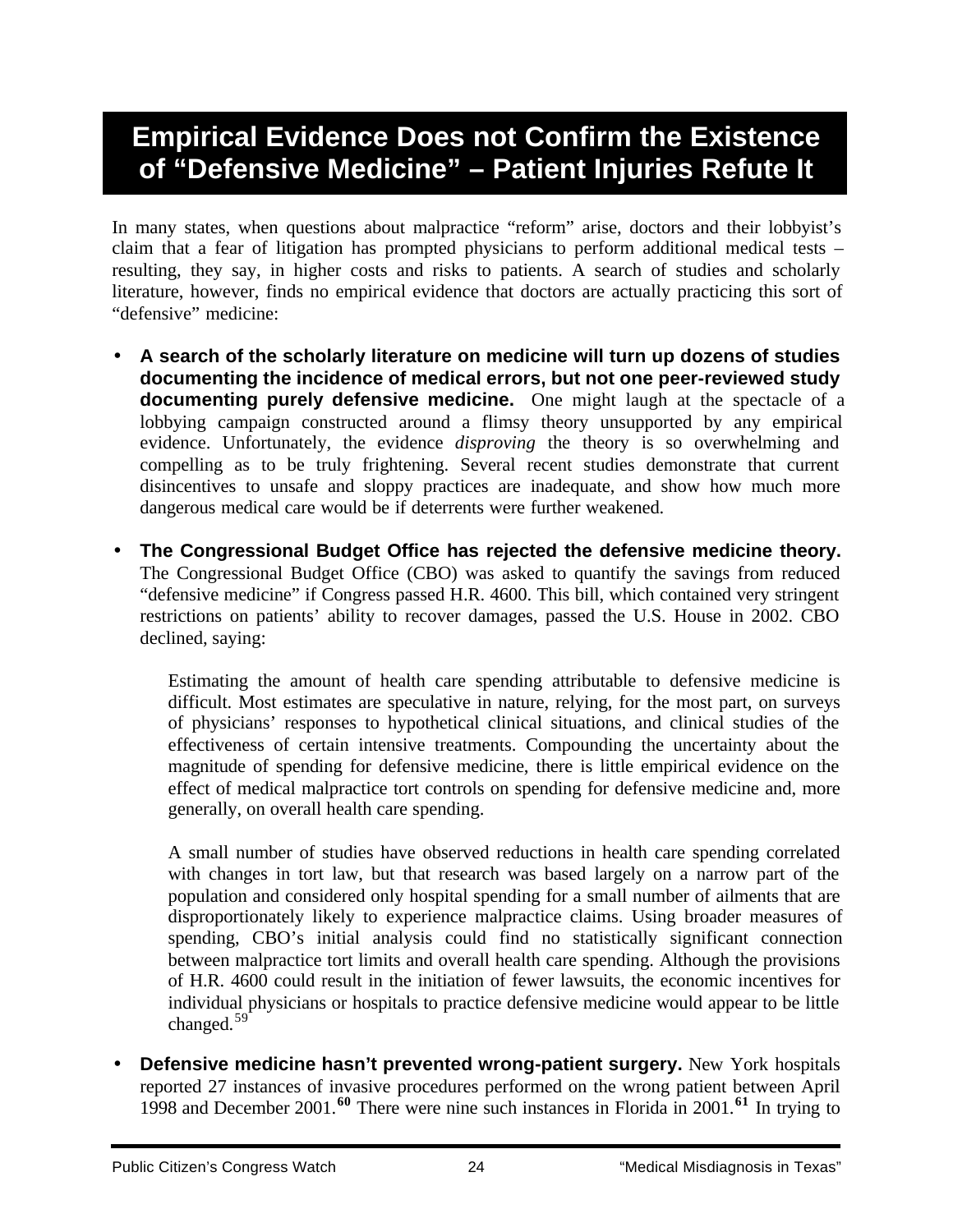determine how such shocking errors could occur, researchers analyzed one case in detail. The case study determined that medical personnel had ignored "many seemingly clear signals that they were subjecting the wrong patient to an invasive procedure." In this case, "defensive medicine" measures would have included follow-up questioning or record-checking when the patient told personnel she had not been admitted for cardiac treatment. Surely if the medical providers were frightened of lawsuits they would have made such minimal inquiries.

- **Defensive medicine hasn't prevented medication errors.** An Auburn University study of 36 hospitals and nursing homes in Colorado and Georgia found that on average, 19 percent of medication doses were given in error, with 7 percent judged to be potentially harmful.<sup>62</sup> The authors said this amounts to about 40 potential adverse drug events per day in a typical 300-patient facility. The errors were made in spite of the presence of observers from the research team – who could easily have been called as witnesses in a medical liability lawsuit. An earlier study by Boston researchers estimated that there are some 500 preventable adverse drug events in the average hospital each year, in spite of the fact that "drug injuries frequently result in malpractice claims, and in a large study of closed claims… accounted for the highest total expenditure of any type of procedure-related injury.<sup>553</sup>
- **Defensive medicine hasn't prevented mammography errors.** The *New York Times* reported in June 2002 some very disturbing facts about errors committed by radiologists in reading mammograms.<sup>64</sup> Studies indicate that some doctors and clinics miss as many as one in three cancers. Despite the possibility of lawsuits, doctors with no aptitude for mammography continue to read mammograms. Clinics continue to employ doctors who read too few mammograms to keep their skills sharp. It appears that only reviews by regulators spur doctors and clinics to meet minimum standards.
- **Defensive medicine hasn't prevented hospital infections.** The *Chicago Tribune* reported on July 21, 2002 that some 75,000 Americans die each year because of infections acquired in hospitals that "were preventable, the result of unsanitary facilities, germ-laden instruments, unwashed hands and other lapses."<sup>65</sup> If medical providers fear being sued over the slightest lapse, why would doctors and nurses neglect to take the most elementary precautions of washing their hands and changing scrub uniforms? Why would American hospitals "have collectively pared cleaning staffs by 25 percent since  $1995"$ ?<sup>66</sup> Previously, consultants retained by medical provider groups have argued that medical providers *overspend* on precautionary measures by five to nine percent.<sup>67</sup>
- **Defensive medicine hasn't caused hospitals to keep nursing staffs up-to-strength.** Two reports published in the past six months concluded that patients in hospitals where nurses had heavier workloads had a higher risk of dying.<sup>68</sup> One report found specifically that each additional patient per nurse corresponded to a 7 percent increase in both patient mortality and deaths following complications.<sup>69</sup> Nevertheless, nursing shortages persist, even though the defensive medicine theory predicts over-staffing.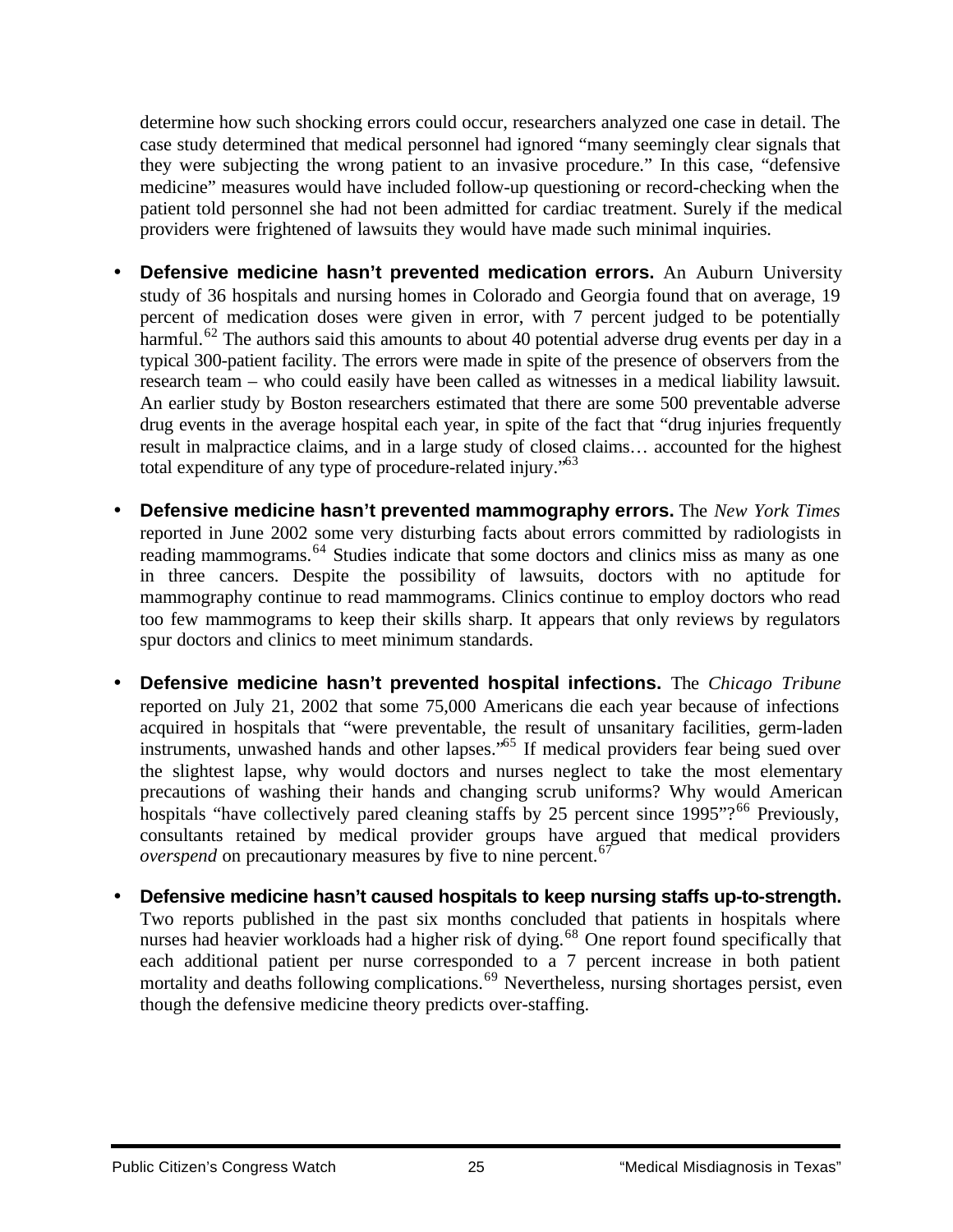## **Solutions to Reduce Medical Errors**

Reducing compensation to victims of medical malpractice does not, as doctors contend, "reduce costs;" it merely shifts the costs of injuries away from dangerous doctors and unsafe hospitals and onto the injured patients, their families, and taxpayers. This, in turn, reduces the incentive to practice medicine with due regard to patient safety. The only way to reduce the cost of medical injuries is to reduce negligence; the best way to accomplish this is by reforming the regulatory oversight of the medical profession. Public Citizen's recommendations for addressing the real medical malpractice problems are:

### **Open the National Practitioner Data Bank to Empower Consumers with Information About Their Doctors**

Information about doctor discipline, including state sanctions, hospital disciplinary actions and medical malpractice awards is now contained in the National Practitioner Data Bank. HMOs, hospitals and medical boards can look at the National Practitioner Data Bank. Unfortunately, consumers cannot because the names of physicians in the database are kept secret from the public. Congress should lift the veil of secrecy and allow the people who have the most to lose from questionable doctors to get the information they need to protect themselves and their families.

### **Implement Patient Safety Measures Proposed by the Institute of Medicine**

Public Citizen believes in personal responsibility and accountability for negligence as one of the principal methods for deterring medical errors. Nevertheless, we acknowledge that the "systems approach" to patient safety advocated by the Institute of Medicine shows considerable promise. We are disappointed that some three years after the release of its report, almost nothing has been done to establish mandatory nationwide error reporting systems, identify unsafe practices, or raise performance standards.

- **Medication errors are among the most common preventable mistakes, but safety systems have been put in place in very few hospitals.** Although experts using the systems approach have identified a number of promising strategies to reduce malpractice, few have been implemented. Experts have estimated that more than 950,000 serious drug errors occur annually in hospitals alone.<sup>70</sup> Recent studies show that computer physician order entry (CPOE) systems can reduce error rates by 55 percent,  $^{71}$  CPOE is an electronic prescribing system that intercepts errors where they most commonly occur – at the time medications are ordered. Physicians enter orders into a computer, rather than on paper. Orders are automatically checked for potential problems, such as drug interactions or allergies. CPOE also resolves problems associated with deciphering doctors' notoriously bad handwriting. But in spite of these benefits, fewer than three percent of hospitals have fully implemented CPOE.<sup>72</sup>
- **Evidence-based hospital referral could save 4,000 lives every year, but has not been implemented.** Evidence-based hospital referral means directing patients with highrisk conditions to hospitals with characteristics shown to be associated with better outcomes. Dr. Adams Dudley, a researcher at the University of San Francisco at California, identified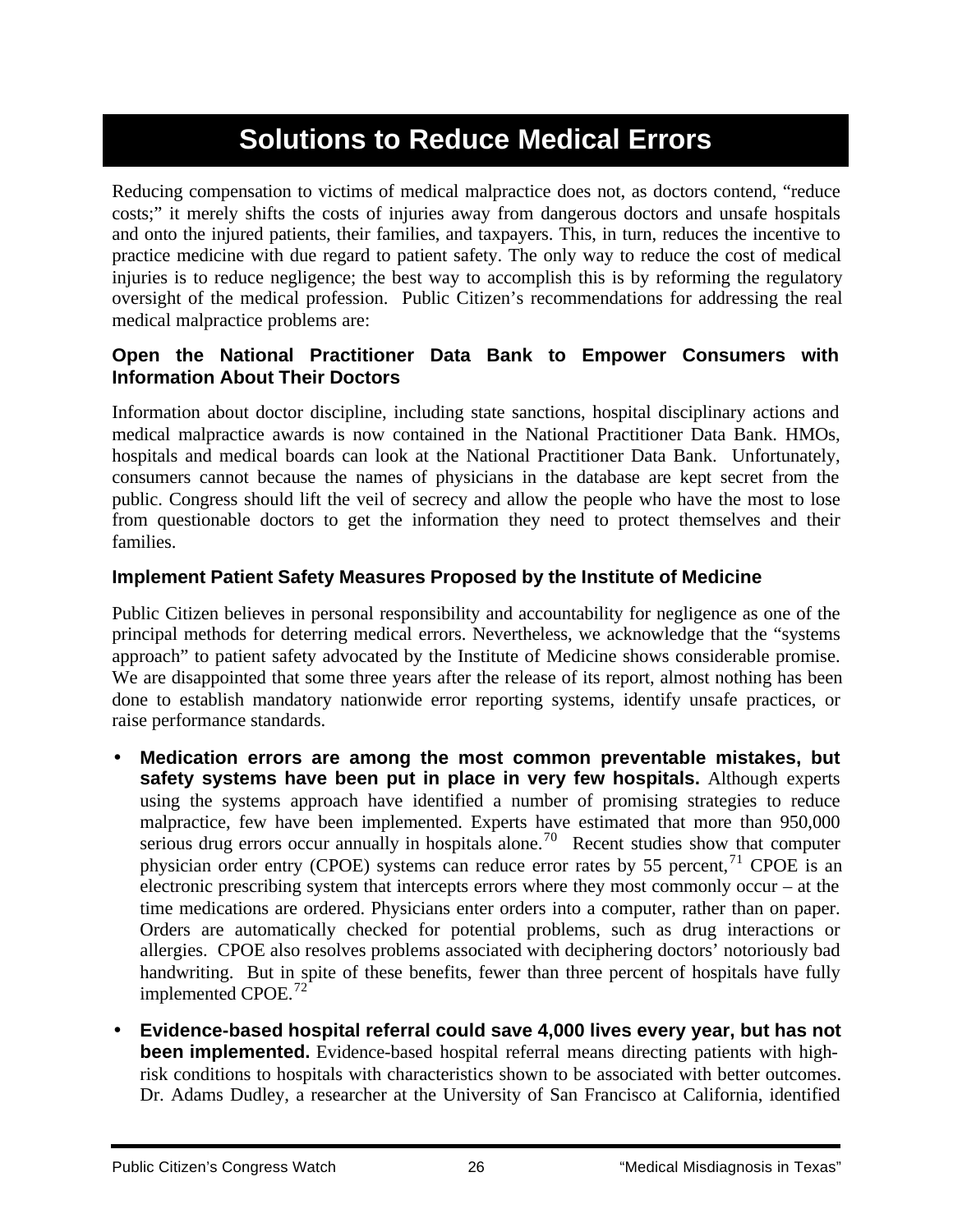10 surgical procedures for which outcomes were strongly related to hospital volume. Using data from California hospitals, he estimated that using evidence-based hospital referral for those 10 procedures would prevent over 4,000 deaths across the U.S. each year.<sup>73</sup>

• **Surgery performed on the wrong part of the body, to the wrong patient, and performing the wrong procedure on a patient are all completely preventable, yet continue to occur.** Such mistakes should *never* happen, according to a special alert reissued December 5, 2001 by the Joint Commission on Accreditation of Healthcare Organizations.<sup>74</sup> To prevent these accidents, the JCAHO recommends the surgical site be marked with a permanent marker. Sometimes referred to as "signing your site," doctors place their initials on the surgical site with a permanent marking pen in a way that cannot be overlooked and then actually operate through or next to the initials. JCAHO also recommends orally verifying the surgery in the operating room just before starting the operation.<sup>75</sup>

### **Limit Physicians' Workweek to Reduce Hazards Created by Fatigue**

American medical residents work among the highest—if not the highest—number of hours in the professional world. They work up to 120 hours a week, including 36-hour shifts for several weeks at a time.<sup>76</sup> After 24 hours of wakefulness, cognitive function deteriorates to a level equivalent to having a 0.10 percent blood alcohol level.<sup>77</sup> In other words, doctors who would be considered too unsafe to drive may still treat patients for 12 more hours. 41 percent of residentphysicians attribute their most serious mistake in the previous year to fatigue.<sup>78</sup> 45 percent of residents who sleep less than four hours per night report committing medical errors.<sup>79</sup> Working these extreme hours for years at a time also has ill-effects on doctors' own personal health and safety. Multiple studies in the medical literature demonstrate that sleep-deprived and overworked residents are at increased risk of being involved in motor vehicle collisions, suffering from depressed mood and depression, and giving birth to growth-retarded and/or premature infants.<sup>80</sup> If the maximum workweek for residents was limited to 80 hours, it could considerably reduce mistakes due to fatigue and lack of supervision.

### **Improve Oversight of Physicians**

Public Citizen has long sought greater consumer access to information about doctors, and there have been recent improvements in making that information available. Most state medical boards now provide some physician information on the Internet, but the information about disciplinary actions varies greatly, is often inadequate and can be difficult for people to access.<sup>81</sup>

For more than a decade, Public Citizen's Health Research Group has been carefully scrutinizing the performance of state medical boards. As reported in our *Questionable Doctors* publication<sup>82</sup> and on the website www.questionabledoctors.org too little discipline is being done. Too many state medical boards, despite their duty to protect the public, still believe their first responsibility is to rehabilitate "impaired physicians" and shield them from the public's prying eyes. Fewer than one-half of 1 percent of the nation's doctors face any serious state sanctions each year. The 2,708 total serious disciplinary actions a year, the number state medical boards took in 2001, are a pittance given estimates that between 44,000 and 98,000 deaths of hospitalized patients are caused by medical errors annually.

State discipline rates ranged from 10.52 serious actions per 1,000 doctors (Arizona) to 0.73 actions per 1,000 physicians (District of Columbia), a 14.4-fold difference between the best and worst states. If all the boards did as good a job as the lowest of the top five boards, Kentucky's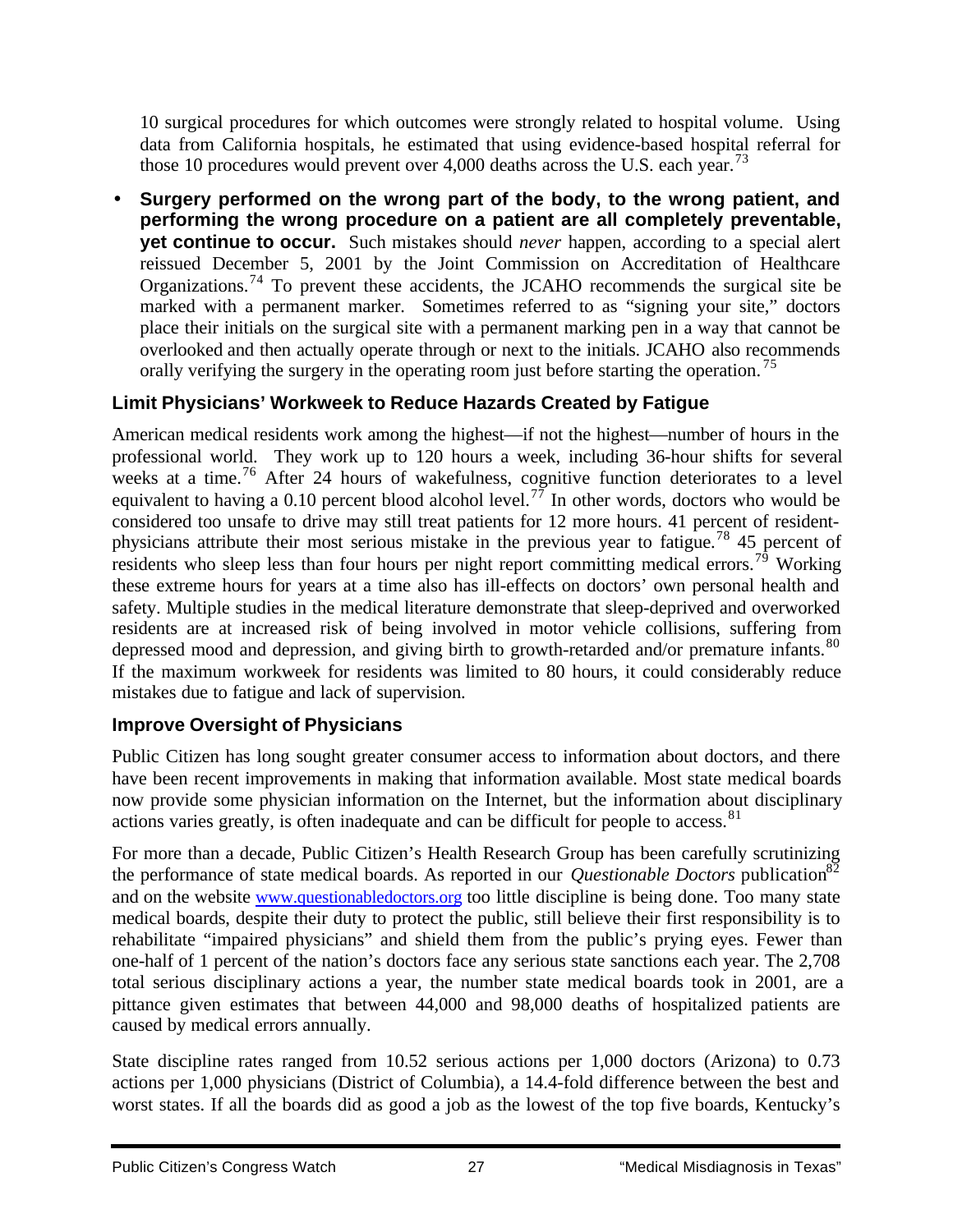rate of 6.32 serious disciplinary actions per 1,000 physicians, it would amount to a total of 5,089 serious actions a year. That would be 2,381 more serious actions than the 2,708 that actually occurred in 2001. It is likely that patients are being injured or killed more often in states with poor doctor disciplinary records than in states with consistent top performances.

Negligent doctors are rarely disciplined with loss or suspension of their license for inferior care. Instead, state medical boards focus on more easily documentable offenses such as prescription drug violations and fraud convictions or disciplinary action in another state as potential indicators of substandard care. Congress could encourage better oversight through grants to state medical boards, tied to the boards' agreements to meet performance standards. The following state reforms would help protect patients:

- **Reform medical board governance.** States should sever any remaining formal, debilitating links between state licensing boards and state medical societies. Members of medical boards (and separate disciplinary boards, where present) should be appointed by the governor, and the governor's choice of appointees should not be limited to a medical society's nominees. At least 50 percent of the members of each state medical board and disciplinary board should be well-informed and well-trained public members who have no ties to health care providers and who, preferably, have a history of advocacy on behalf of patients. The governor should appoint members to the Medical Board whose top priority is protecting the public's health, not providing assistance to physicians who are trying to evade disciplinary actions.
- **Beef up medical board funding and staffing.** State legislatures should permit medical boards to spend all the revenue from medical licensing fees, rather than being forced to give part to the state treasury. The medical boards should raise their fees to \$500 a year. All boards could benefit from hiring new investigators and legal staff. Boards should employ adequate staff to process and investigate all complaints within 30 days, to review all malpractice claims filed with the board, to monitor and regularly visit doctors who have been disciplined to ensure their compliance with the sanctions imposed, and to ensure compliance with reporting requirements. They should hire investigators to seek out errant doctors, through review of pharmacy records, consultation with medical examiners, and targeted office audits of those doctors practicing alone and suspected of poor care.
- **Require risk prevention.** States should adopt a law, similar to one in Massachusetts, that requires all hospitals and other health care providers to have a meaningful, functioning risk prevention program designed to prevent injury to patients. Massachusetts also requires all adverse incidents occurring in hospitals or in doctors' offices to be reported to the medical board.
- **Require periodic recertification of doctors based on a written exam and audit of their patients' medical care records.**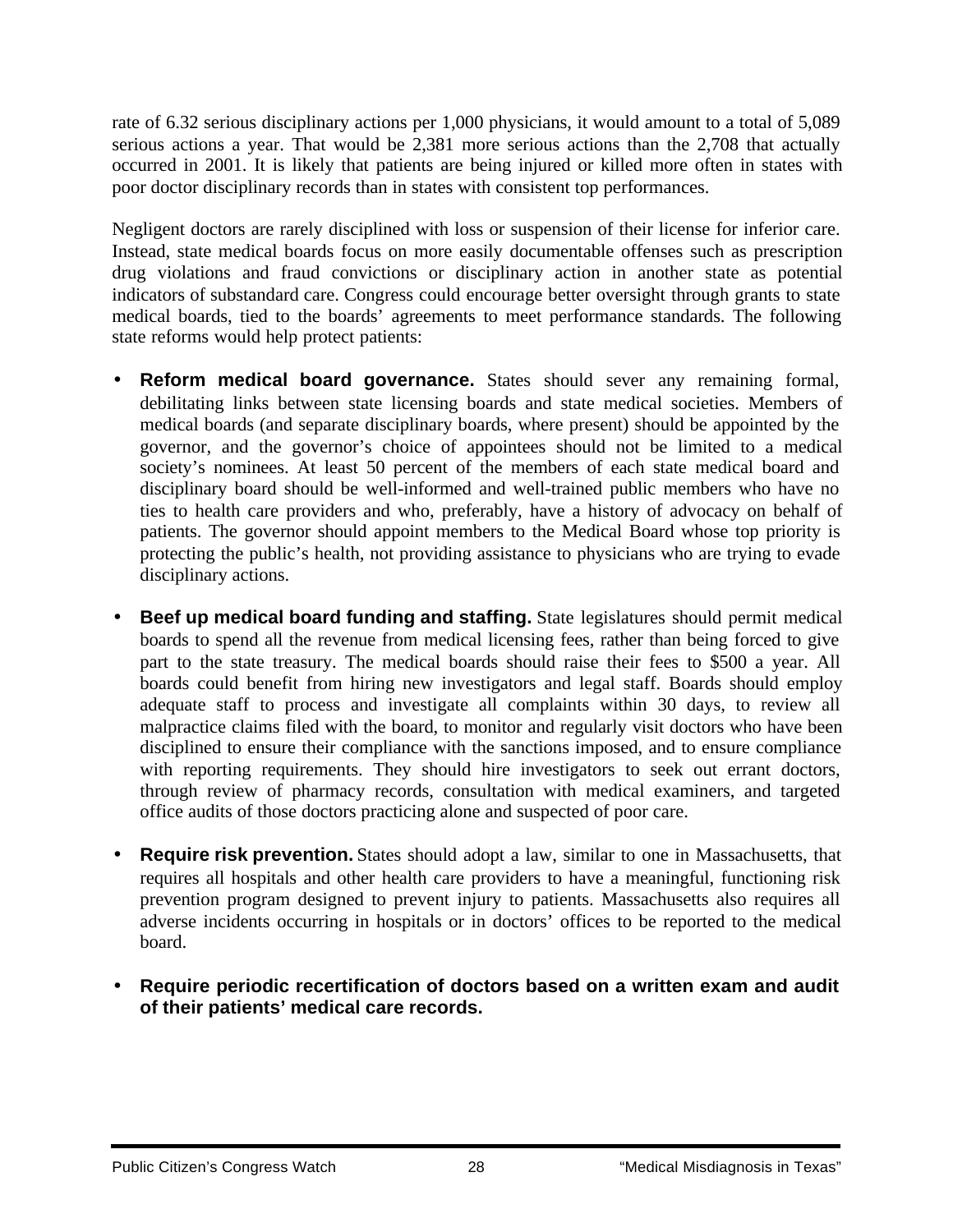## **Solutions to Make Insurance Rates More Predictable**

The following recommendations for state insurance regulators to implement have been made by J. Robert Hunter, Director of Insurance for the Consumer Federation of American, on behalf of Americans for Insurance Reform: <sup>83</sup>

#### **Investigations and Audits**

There must be a full and thorough investigation of the insurance companies' data to determine if there are errors and over-reserving in the data. An investigation should determine:

- 1) The extent to which the extraordinarily high profitability of the insurance industry during much of the 1990s, and its lower profitability today, is related to the performance of interest rates and the stock market during those periods;
- 2) The extent to which today's rate increases are an attempt to recoup money that insurers lost in the stock market or in other poorly-performing assets;
- 3) The extent to which insurers are adversely affected by today's low interest rates;
- 4) Whether insurers' estimates of their future claims payments, which are the basis for rate increases, are unreasonably high today; and
- 5) Whether it is proper, or lawful, for insurers to seek substantial rate increases despite having hugely increased their surplus – the money they have "in the bank," with policyholder-supplied funds, particularly if the insurer is overcapitalized.

In addition, state insurance commissioners are urged to institute, or seek statutory authority to institute, annual, rather than the typical once-every-three-years, audits of insurance companies operating in their state. These annual audits should ascertain whether the companies are engaging in questionable accounting practices and whether their business and investment practices, by failing to take into account cyclical economic downturns, present unacceptable financial risks for insurance consumers and shareholders.

### **Specific Reforms**

- **Regulate excessive pricing.** One cause of the cycle is the lack of regulatory action to end excessive and inadequate rates during the different phases of the cycle. Insurance Commissioners should start now by regulating the excessive prices being charged by insurers. They should, at least, hold the necessary hearings to determine if the prices are not excessive.
- **Freeze particularly stressed rates until the examination of the prices and remarkable jumps in loss reserves can be fully analyzed.** For instance, medical malpractice and homeowner rates should be frozen. A rollback of unjustified rate increases that have already taken effect should then be in order. (The manner in which insurance rate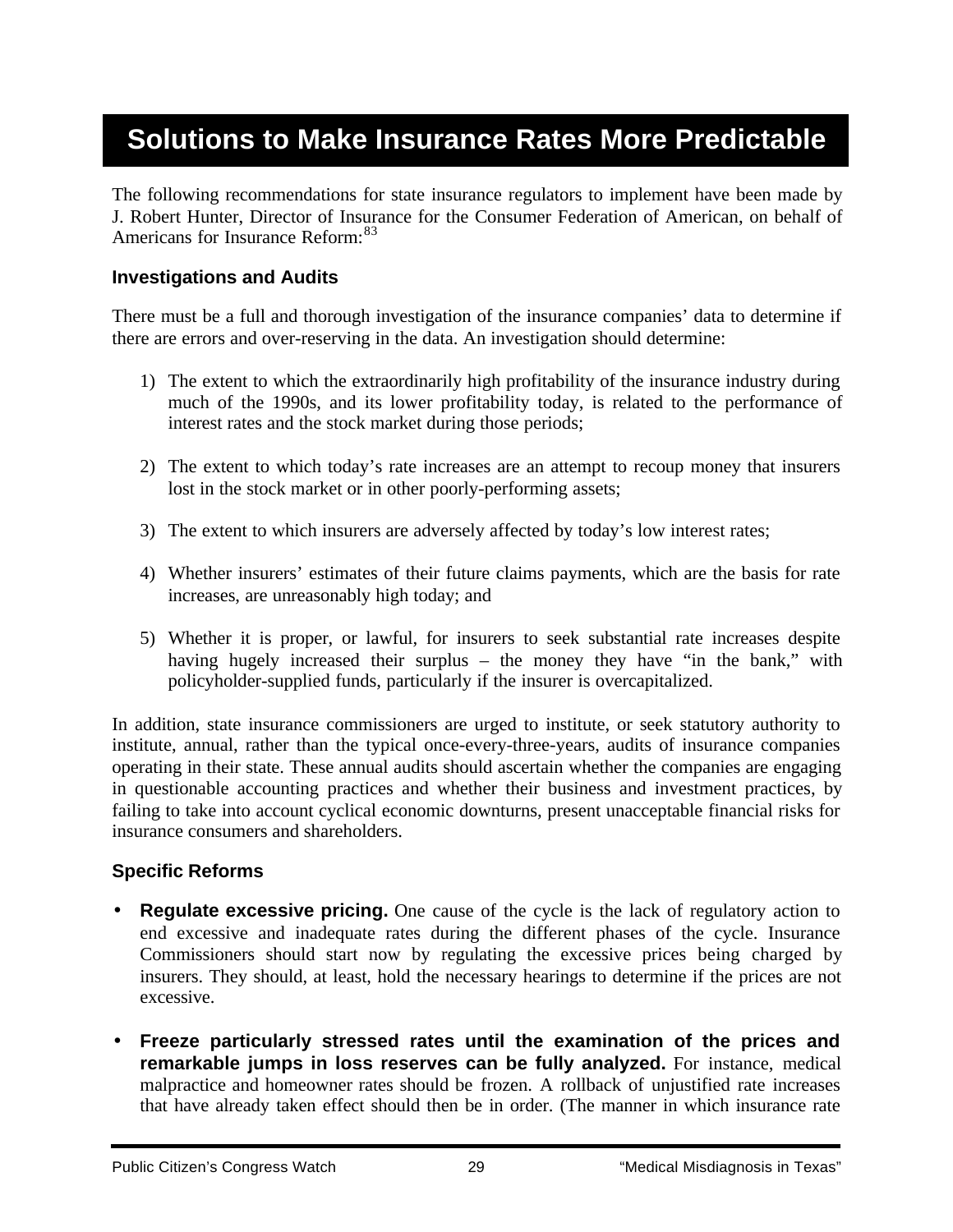rollbacks can be written and implemented to comply with all Constitutional requirements is explained in *Calfarm Ins. Co. v. Deukmejian*, 48 Cal.3d 805 (1989), and *20th Century Ins. Co. v. Garamendi*, 8 Cal.4th 216 (1994). These cases substantially upheld Prop 103, the California insurance reform initiative that rolled back auto insurance rates by 20 percent.)

- **Require that risks with poorer experience pay more than good risks in lines of insurance where such methods are not in use today.** For example, require medical malpractice insurers to use claims history as a rating factor, and to give that factor significant weight. Auto insurers use an individual's driving record as a rating factor; workers compensation insurers use the employer's loss experience as a rating factor – so-called "experience mod." Malpractice insurers should do the same. In addition, insurance commissioners should require all medical malpractice insurers to offer all "good" doctors – *i.e.,* all doctors meeting an objective definition of eligibility based on their claims history, their amount of experience and perhaps other factors – the lowest rate.
- **Reduce the percentage of assets that insurers can invest in stocks or other** risky assets. Insurers should not be permitted to raise their rates in order to recoup losses on stocks or other risky assets. The less risky their investments, the more secure policyholders are, and the more stable are rates.
- **Create a standby public insurer to write risks when the periodic cycle bottoms and hard markets occur, such as a medical malpractice insurer funded by a start-up loan from the state to compete with the existing malpractice carriers.** Several states have created such carriers to write workers' compensation, and in many states such carriers have helped bring down workers' comp rates. Similarly structured medical malpractice insurers should have similar success.
- **More strongly regulate auto and homeowners insurance to prevent shock price increases and insecurity for policyholders.** For example, insurance commissioners should prevent insurers, like State Farm, from overreacting by not writing new business in some states and by adopting draconian underwriting rules for renewal business. If the rate increases are shown to be high due to corporate policy (such as State Farm holding down prices as a marketing strategy), prices should not be allowed to go up suddenly. Instead, they should be spread over at least a three-year period to avoid "sticker shock" for policyholders.
- **Ask the National Association of Insurance Commissioners to stop implementation of the deregulation of commercial rates and forms, which it is unwisely pushing.**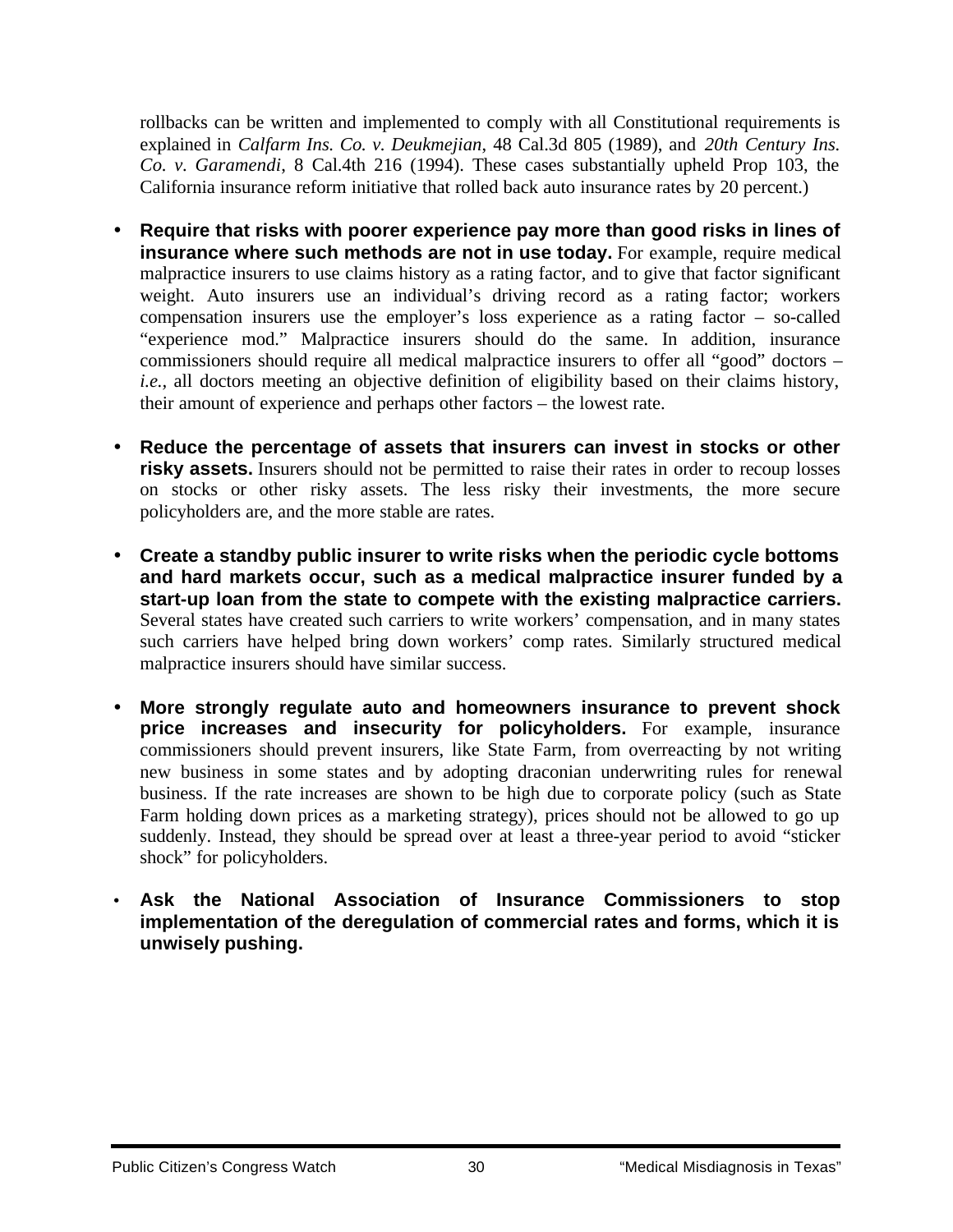## **Appendix: Public Citizen's "Questionable Doctors" Database**

Public Citizen has published national and regional editions of its "Questionable Doctors" database in book form for more than a decade. The database now is available on-line at www.questionabledoctors.org. Here are answers to frequently asked questions regarding the database:

- **Who is named in the "Questionable Doctors Online" database?** "Questionable Doctors Online" currently contains information about disciplinary actions taken against allopathic doctors (MDs) and doctors of osteopathy (DOs) in 27 states. This information was gathered from state medical boards, the District of Columbia, the U.S. Department of Health and Human Services, the Drug Enforcement Administration, and the Food and Drug Administration. The extent of information each medical board provides regarding disciplinary actions varies by state; some boards enclose a detailed synopsis of the case history and findings, whereas others simply supply the physician's name and resulting action within a quarterly newsletter. We will add information from additional states as we receive updated information.
- **Why does Public Citizen have access to this information when it is so difficult to obtain?** In the fall of 1989, using a list published by the Federation of State Medical Boards, Public Citizen contacted all the medical boards from the 50 states and the District of Columbia and requested the name of every physician the boards had disciplined since the beginning of 1985. We also asked at that time to be placed on the boards' mailing lists to receive notification of future disciplinary orders. Since that initial request, Public Citizen has periodically contacted these boards to obtain additional information on disciplinary actions and has published the information in a series of books called *Questionable Doctors.* Most recently, we sent an email or letter to each state board in February 2002 requesting updated information to be used in "Questionable Doctors Online" – the first time we have posted this information on the web.
- **Can a consumer recommend a name to add?** No. The data come directly from the state or federal licensing agent.
- **Does the database include dentists or chiropractors?** No. Because we did not consistently receive information on such health care providers from all medical boards, we decided to eliminate the entries on such professionals from our database.
- **How do I know if doctors who have been disciplined are in my area?** The sanctioning authority (a state medical board or federal agency) provided the city and state listed for a disciplined physician. *However, please note that this is the address of record for the physician at the time of the disciplinary action and may reflect a personal residence, place of business or mailing address – not necessarily the doctor's current place of practice.*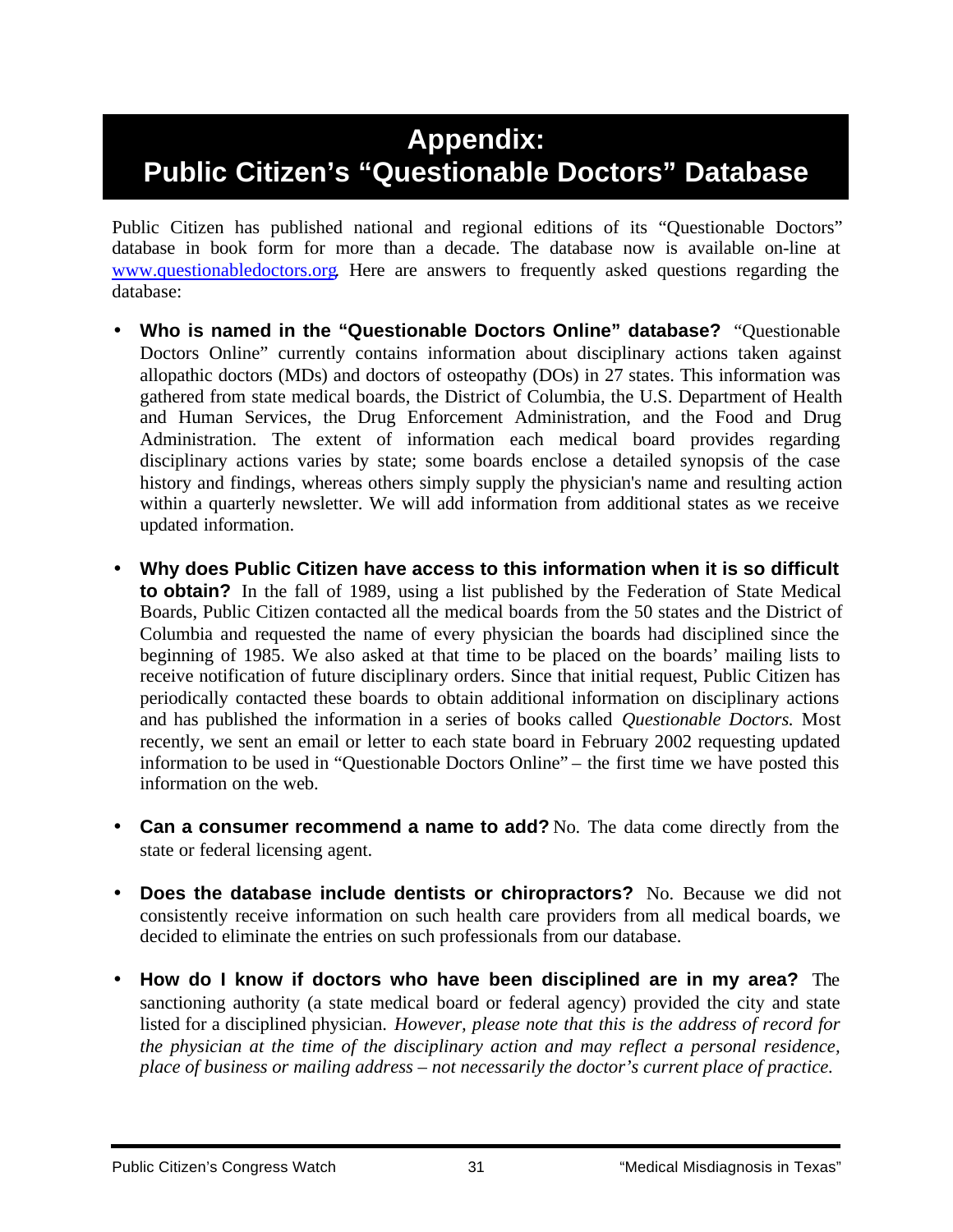$^7$  Id.

<sup>9</sup> "Medical Malpractice Net Premium and Incurred Loss Summary," National Association of Insurance Commissioners, July 18, 2001.

<sup>11</sup> Texas State Board of Medical Examiners, Professional Liability Statistics, 1994-2002. Some statistics available at: http://www.tsbme.state.tx.us/statistics/liability

 $12$  W. Thomas Cotten, President and CEO of Texas Medical Liability Trust, summary of interim financial statements through Sept. 30, 2001.

<sup>14</sup> American Medical Association, *Physician Characteristics and Distribution in the U.S*., 2002 Edition, Table 5.17.

<sup>15</sup> National Practitioner Data Bank, Sept. 1, 1990 – Sept. 30, 2002.

<sup>16</sup> "Public Citizen's database is available at http://www.questionabledoctors.org/*.*

<sup>17</sup> "Questionable Doctors," Public Citizen's Health Research Group, 2002; see at: www.questionabledoctors.org.

<sup>18</sup> To read a survey of state medical board websites go to: http://www.citizen.org/publications/release.cfm?ID=7168

<sup>19</sup> Charlotte Huff, "A Bitter Pill," *Fort Worth Star-Telegram*, Jan. 26, 2003.

<sup>20</sup> Texas State Board of Medical Examiners website, http://www.tsbme.state.tx.us/, accessed on Jan. 27, 2003.

<sup>21</sup> American Medical Association, "Physician Characteristics and Distribution in the US, 2002 Edition."

<sup>22</sup> Charles Kolodkin, "Medical Malpractice Insurance Trends? Chaos!" International Risk Management Institute. http://www.irmi.com/expert/articles/kolodkin001.asp

<sup>23 "</sup>State of West Virginia Medical Malpractice Report on Insurers with over 5 percent Market Share," Office of the West Virginia Insurance Commission, November 2002.

<sup>24</sup> Americans for Insurance Reform, "Medical Malpractice Insurance: Stable Losses/Unstable Rates," Oct. 10, 2002. See also: http://www.insurance-reform.org/StableLosses.pdf.

<sup>25</sup> *Hot Topics & Insurance Issues*, Insurance Information Institute, www.iii.org

<sup>26</sup> Jose Montemayor, Texas Commissioner of Insurance, Legislative Briefing to the Senate Special Interim Committee on Prompt Payment of Health Care Providers, April 2, 2002.

<sup>27</sup> Texas Department of Insurance, Quarterly Legislative Report on Market Conditions, 2000-2002, available at: www.tdi.state.tx.us/general/forms/tdirpts.html

<sup>28</sup> Annual Report (SEC form 10-K), Frontier Insurance Group Inc., May 1, 2001.

<sup>29</sup> Associated Press, "Malpractice-panel member cited in suit," *Philadelphia Inquirer,* Nov. 23, 2002.

<sup>30</sup> St. Paul Companies Inc., Quarterly Report, SEC form 10-Q, Aug. 14, 2001.

<sup>31</sup> Charles E. Boyle, "The St. Paul Agrees to Pay \$988 Million in Asbestos Settlement," *Insurance Journal*, June 24, 2002.

<sup>32</sup> "AIA Cites Fatal Flaws In Critic's Report On Tort Reform," American Insurance Association press release, March 13, 2002.

<sup>33</sup> "Study Finds No Link Between Tort Reforms And Insurance Rates," *Liability Week*, July 19, 1999.

<sup>34</sup> Michael Prince, "Tort Reforms Don't Cut Liability Rates, Study Says," *Business Insurance*, July 19, 1999

<sup>35</sup> Phil Galewitz, "Underwriter Gives Doctors Dose of Reality," The Palm Beach Post, Jan. 29, 2003.

<sup>36</sup> Julie Goodman, "Premiums Rise by 45 Percent; Insurance Group's Hike Comes as Doctors Seek Relief," *Clarion-Ledger* (Jackson, Miss.), September 22, 2002.

<sup>37</sup> Joelle Babula, "Obstetricians Say Problems Remain," *The Las Vegas Review-Journal*, Oct. 1, 2002.

<sup>38</sup> "Testimony on Assembly Bill 1: To Make Various Changes Related to Medical and Dental Malpractice," Nevada Assembly Committee on Medical Malpractice Issues, July 30, 2002.

 1 James Pinterton, "Border-Area Physicians Protest Malpractice Costs," *Houston Chronicle*, March 23, 2002; and Tanya Albert, "Texas Doctors Say Liability Costs Are Driving Them Away*," American Medical News*, April 22-29, 2002.

<sup>2</sup> James Pinterton, "Border-Area Physicians Protest Malpractice Costs," *Houston Chronicle*, March 23, 2002.

<sup>3</sup> Christine Canterbury, "Frivolous Lawsuits Are Not Just an Irritant," *Corpus Christi Caller-Times*, Aug. 26, 2002.

<sup>4</sup> Charlotte Huff, "A Bitter Pill," *Fort Worth Star-Telegram*, Jan. 26, 2003.

<sup>5</sup> "Doctors' group hires big guns," *Austin American-Statesman,* Jan. 23, 2003.

<sup>6</sup> Bill Hammond, "Prescribing Relief," Texas Association of Business newsletter, Oct. 31, 2002.

<sup>&</sup>lt;sup>8</sup> To Err Is Human, Building a Safer Health System, Institute of Medicine, 1999, pp. 26-27.

<sup>10</sup> Charlotte Huff, "A Bitter Pill," *Fort Worth Star-Telegram*, Jan. 26, 2003

<sup>&</sup>lt;sup>13</sup> National Practitioner Data Bank, Annual Reports, Sept. 1, 1990 – Sept. 30, 2002.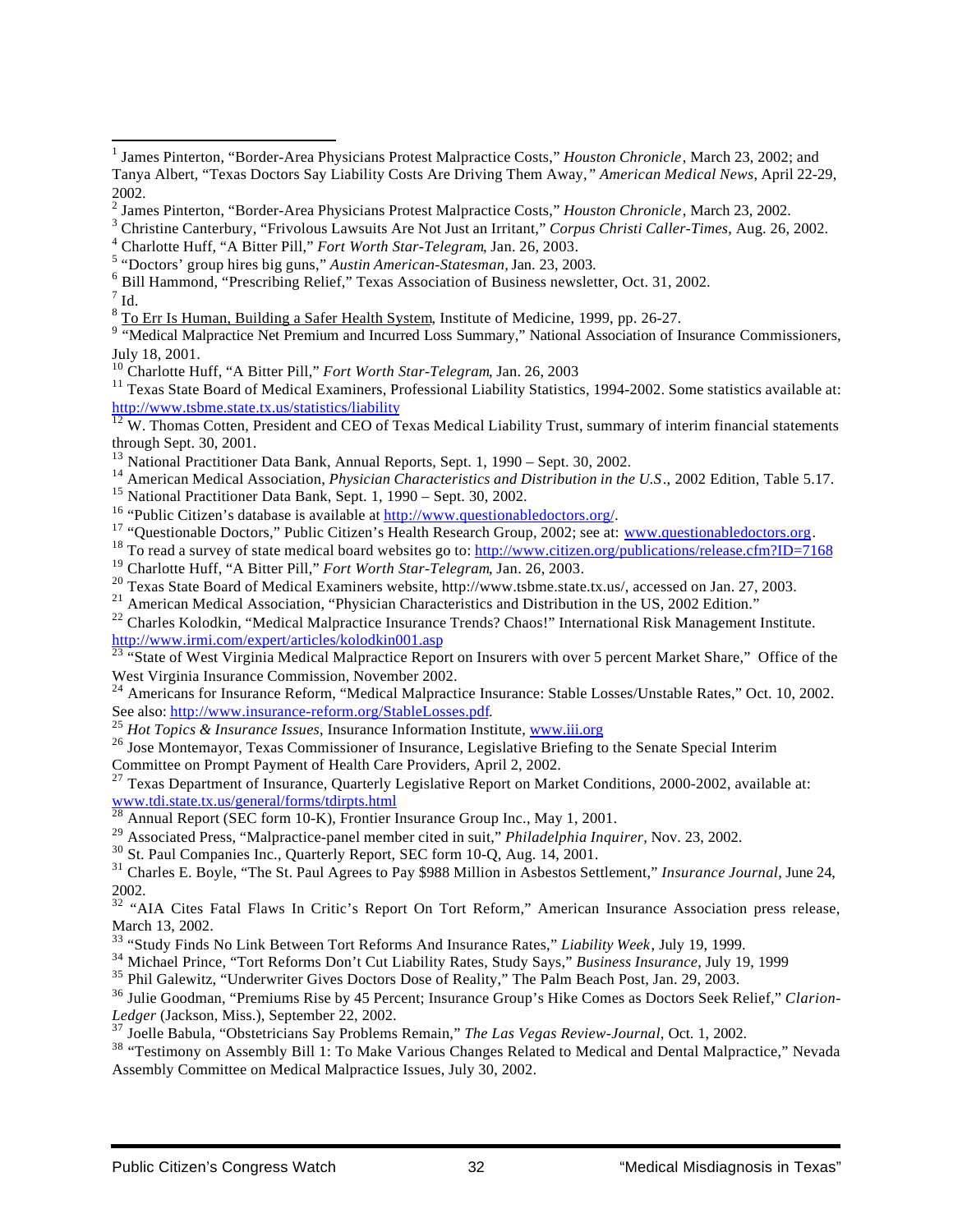<sup>39</sup> "Testimony Concerning the Affordability of Medical Malpractice Insurance for Physicians Practicing in New Jersey," Public Hearing Before the Assembly Health and Human Services Committee and Banking and Insurance Committee, June 3, 2002.

<sup>40</sup> Letter to Ray Cantor, Director of Governmental Affairs for the State Medical Society of New Jersey, from Tillinghast-Towers analysts James Hurley and Gail Tverberg, Jan. 7, 2003.

<sup>41</sup> "No Drop in Malpractice Rates Pending," The Associated Press, Jan. 10, 2003.

 $^{42}$  Id. .

l

<sup>43</sup> Testimony at the Wyoming Legislature's Joint Labor, Health and Social Services Interim Committee, Dec. 4-6, 2002.

<sup>44</sup> Harvard Medical Practice Study Group, Patients, Doctors and Lawyers: Medical Injury, Malpractice Litigation, and Patient Compensation in New York (1990).

<sup>45</sup> Studdert et al, "Beyond Dead Reckoning: Measures of Medical Injury Burden, Malpractice Litigation, and Alternative Compensation Models from Utah and Colorado," 33 Ind. L. Rev. 1643 (2000).

<sup>46</sup> The Agency for Health Care Administration; Division of Health Quality Assurance. Reported malpractice claims by district compared to reported adverse incidents 1996, 1997, 1998, 1999.

47 Official Transcript, Medicare Payment Advisory Commission, Public Meeting, Dec. 12, 2002.

<sup>48</sup> Congressional Budget Office Cost Estimate, H.R. 4600, Sept. 24, 2002.

<sup>49</sup> Christine Canterbury, "Frivolous Lawsuits Are Not Just an Irritant," *Corpus Christi Caller-Times*, Aug. 26, 2002.

<sup>50</sup> Based on Public Citizen interviews with plaintiff attorneys.

<sup>51</sup> See Vidmar, <u>Medical Malpractice and the American Jury</u> (1995).

<sup>52</sup> According to the Physician Insurers Association of America, expert witnesses in a medical malpractice case are paid on average over \$4,800.

<sup>53</sup> Posner et al, "Variation in expert opinion in medical malpractice review," 85 *Anesthesiology* 1049 (1996).

<sup>54</sup> Kelso & Kelso*, Jury Verdicts in Medical Malpractice Cases and the MICRA Cap*, Institute for Legislative Practice (1999). Vidmar N, Gross F, Rose M, "Jury Awards for Medical Malpractice and Post-Verdict Adjustments of Those Awards," 48 *DePaul Law Review* 265 (1998). Merritt & Barry, "Is the Tort System in Crisis? New Empirical Evidence," 60 *Ohio State Law Journal* 315 (1999).

<sup>55</sup> *PIAA Data Sharing Report*, Report 7, Part 10.

<sup>56</sup> The NAIC scale grades injury severity as follows:

Emotional damage only (fright; no physical injury);

Temporary insignificant (lacerations, contusions, minor scars);

Temporary minor (infections, fall in hospital, recovery delayed);

Temporary major (burns, surgical material left, drug side-effects);

Permanent minor (loss of fingers, loss or damage to organs);

Permanent significant (deafness, loss of limb, loss of eye, kidney or lung);

Permanent major (paraplegia, blindness, loss of two limbs, brain damage);

Permanent grave (quadriplegia, severe brain damage, lifelong care or fatal prognosis);

Death

<sup>57</sup> Vidmar, Gross, Rose, supra at 284

<sup>58</sup> Tom Baker, Report: "Research on Medical Malpractice: Implications for Tort Reform in Connecticut", January 2, 2003, citing Lucinda Finley, The Tort Reform Movement in the United States: Gender, Race and Class Disparities

in Access to Justice, manuscript presented at 2001 Annual Meeting of Law & Society Association.

<sup>59</sup> CBO supra note 22.

<sup>60</sup> Chassin & Becher, "The Wrong Patient," 136 *Ann Intern Med.* 826 (2002).

<sup>61</sup> Agency for Health Care Administration, Risk Management Reporting Summary, March 2002.

<sup>62</sup> Barker et al, "Medication Errors Observed in 36 Heath Care Facilities," 162 Arch Intern Med. 1897 (2002).

<sup>63</sup> Bates et al, "The Costs of Adverse Drug Events in Hospitalized Patients," 277 JAMA 307 (1997).

<sup>64</sup> Moss, "Spotting Breast Cancer: Doctors Are Weak Link," New York Times, June 27, 2002.

<sup>65</sup> Berens, "Infection epidemic carves deadly path," *Chicago Tribune*, July 21, 2002. This number is attributed to the "Tribune's analysis, which adopted methods commonly used by epidemiologists."

 $^{66}$  Id.

<sup>67</sup> U.S. Department of Health and Human Services, *Confronting the New Health Care Crisis* (July 24, 2002)

<sup>68</sup> Needleman J., Buerhaus P., Mattke S., Stewart M., Zelevinsky K, "Nurse-Staffing Levels and the Quality of Care in Hospitals," N Engl J Med (2002); 346:1715-1722, May 30, 2002. *See also:* Aiken LH, Clarke SP, Sloane DM, et